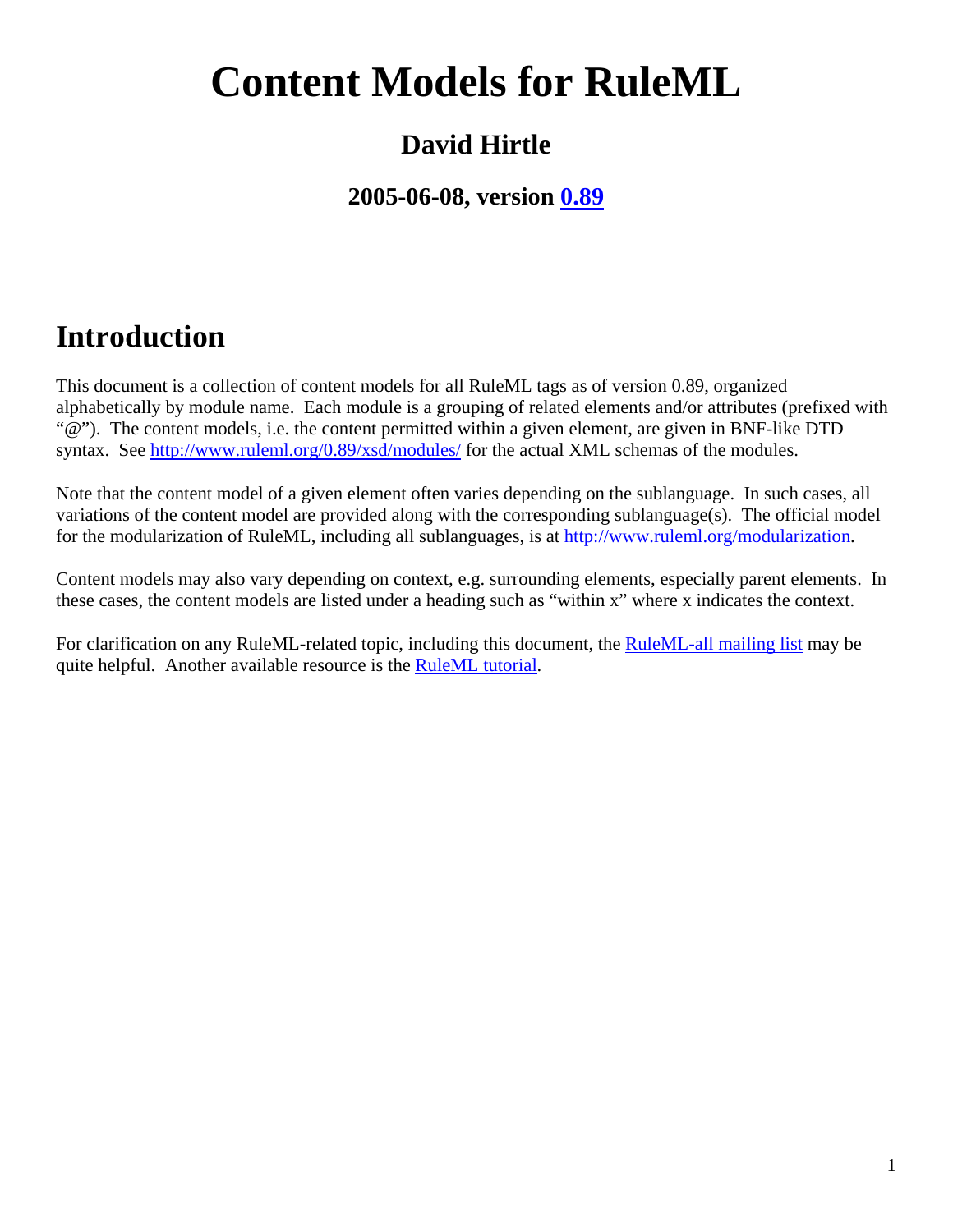# **Index of Modules**

#### **[Atom](#page-2-0)**

- − Atom
- − opr
- − Rel

#### **[Connective](#page-3-0)**

- − Implies
- − body
- − head
- − Equivalent
- − torso
- − And
- − Or
- − formula
- − @mapDirection
- − @direction
- − @mapClosure
- − @closure

#### **[Cterm](#page-8-0)**

- − Cterm
- − opc
- − Ctor
- − Plex

#### **[Desc](#page-9-0)**

− oid

#### **[Equality](#page-10-0)**

- − Equal
- − side
- − Nano
- − opf
- − Fun

#### **[Frame](#page-11-0)**

- − Set
- − InstanceOf
- − SubclassOf
- − Signature
- − Get
- − SlotProd

#### **[Holog](#page-12-0)**

- − Hterm
- − op
- − Con

#### **[Mutex](#page-13-0)**

- − Mutex
- − oppo
- − mgiv

#### **[Naf](#page-14-0)**

- − Naf
- − weak

#### **[Neg](#page-15-0)**

- − Neg
- − strong

#### **[Performative](#page-16-0)**

- − Assert
- − Query
- − Protect
- − content
- − warden

#### **[Quantifier](#page-18-0)**

- − Forall
- − Exists
- − declare
- − formula

#### **[Rest](#page-19-0)**

- − repo
- − resl

#### **[Slot](#page-20-0)**

- − slot
- − @card
- − @minCard
- − @maxCard
- − @weight

#### **[Term](#page-21-0)**

- − arg
- − Ind
- − Data
- − Var
- − Skolem
- − Reify

#### **[Ur](#page-22-0)**

- − @wref
- − @wlab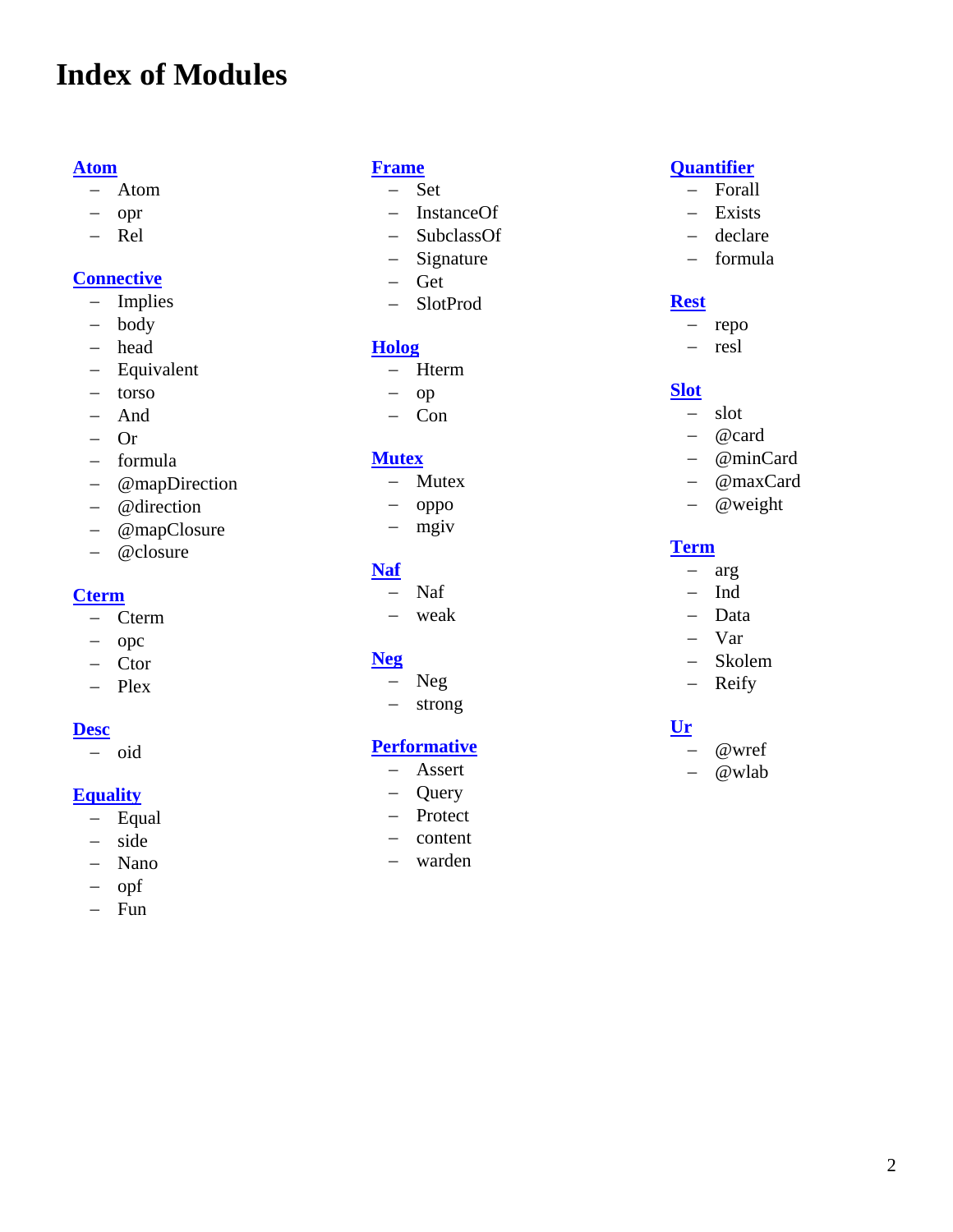#### <span id="page-2-0"></span>**Atom** - atom\_module.xsd

```
*** Atom *** 
                  attributes: @closure 
                    in datalog, nafdatalog, nafnegdatalog, negdatalog: 
                    ( oid?, 
 ( (opr | Rel), (slot)*, (arg | Ind | Data | Skolem | Var | Reify)*, (slot)* ) | 
 ( (slot)*, (arg | Ind | Data | Skolem | Var | Reify)+, (slot)*, opr ) 
 ) 
                    in bindatalog: 
\overline{\phantom{a}} oid?, 
                          ((opr|Rel),(slot)*,(arg|Ind|Data|Skolem|Var|Reify),(arg|Ind|Data|Skolem|Var|Reify),(slot)*)| 
                          ( (slot)*, (arg|Ind|Data|Skolem|Var|Reify), (arg|Ind|Data|Skolem|Var|Reify), (slot)*, opr ) 
 ) 
                    in bindatagroundlog and bindatagroundfact: 
\sim (b) and (b) and (b) and (b) and (b) and (b) and (b) and (b) and (b) and (b) and (b) and (b) and (b) and (b) and (b) and (b) and (b) and (b) and (b) and (b) and (b) and (b) and (b) and (b) and (b) and (b) and (b) and 
                        oid?, 
                          ((opr|Rel),(slot)*,(arg|Ind|Data|Skolem|Reify),(arg|Ind|Data|Skolem|Reify),(slot)*) | 
                          ( (slot)*, (arg|Ind|Data|Skolem|Reify), (arg|Ind|Data|Skolem|Reify), (slot)*, opr ) 
 ) 
                   in hornlog & up (except framehohornlogeq): 
\sim (b) and (b) and (b) and (b) and (b) and (b) and (b) and (b) and (b) and (b) and (b) and (b) and (b) and (b) and (b) and (b) and (b) and (b) and (b) and (b) and (b) and (b) and (b) and (b) and (b) and (b) and (b) and 
                       oid?, 
                          ((opr|Rel),(slot)*,(arg|Ind|Data|Skolem|Var|Reify|Cterm|Plex)*,(repo)?,(slot)*,(resl)?) | 
                    ((slot)*, (arg|Ind|Data|Skolem|Var|Reify|Cterm|Plex)+, (repo)?, (slot)*, (resl)?, opr ) 
 ) 
                    in framehohornlogeq & up: ( oid, (op | Con | Skolem | Var | Reify | Hterm)?, slot* ) 
          *** opr *** 
                   in all sublanguages: (Rel) 
          *** Rel *** 
                  attributes: @wref 
                    in all sublanguages: (#PCDATA)
```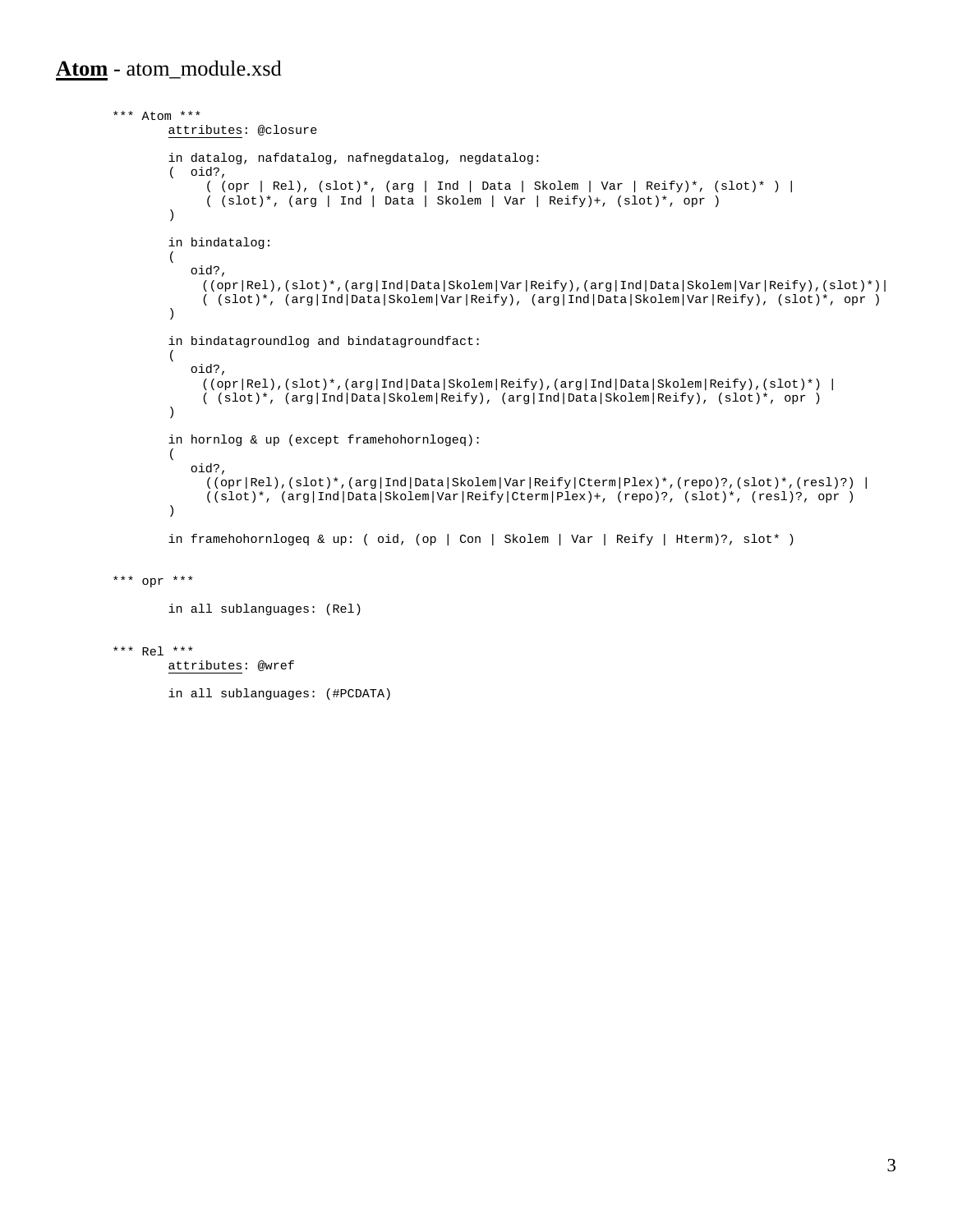#### <span id="page-3-0"></span>**Connective** - connective\_module.xsd

```
 *** Implies *** 
                 attributes: @closure, @direction ( + @mapDirection and @mapClosure in folog & up) 
                  in datalog & down and hornlog: 
                 ( oid?, ( head, body) | ( body, head) | ( (Atom | And | Or), Atom ) ) 
                  in negdatalog: 
                  ( oid?, ( head, body) | ( body, head) | ( (Atom | And | Or | Neg), (Atom | Neg) )) 
                  in nafdatalog: 
                  ( oid?, ( head, body) | ( body, head) | ( (Atom | And | Or | Naf), Atom ) ) 
                  in nafnegdatalog: 
                 (oid?, ( head, body) | ( body, head) | ( (Atom | And | Or | Neg | Naf), (Atom | Neg) )) 
                  in hornlogeq: 
                 ( oid?, ( head, body) | ( body, head) | ( (Atom | And | Or | Equal), (Atom | Equal) )) 
                  in hohornlog & up: ( oid?, ( head, body) | ( body, head) | ( (And | Or | Hterm), Hterm) ) 
                  in framehohornlogeq: 
\overline{\phantom{a}}oid?, ( head, body ) | ( body, head ) |
\overline{a} (Atom | InstanceOf | SubclassOf | And | Or | Hterm), 
 (Atom | InstanceOf | SubclassOf | Hterm) 
) and the contract of \mathcal{L} ) 
                  in dishornlog: ( oid?, ( head, body ) | ( body, head) | ( (Atom | And | or), (Atom | or)))
                 in folog: 
\overline{\phantom{a}} oid?, (head, body) | (body, head) | 
                                    ( 
                                       (Atom | And | Or | Neg | Implies | Equivalent | Forall | Exists ), 
                                       (Atom | And | Or | Neg | Implies | Equivalent | Forall | Exists ) 
                                    ) 
                 ) 
                  in naffolog: 
\sim (b) and (b) and (b) and (b) and (b) and (b) and (b) and (b) and (b) and (b) and (b) and (b) and (b) and (b) and (b) and (b) and (b) and (b) and (b) and (b) and (b) and (b) and (b) and (b) and (b) and (b) and (b) and 
                      oid?, (head, body) | (body, head) | 
                                    \left( (Atom | And | Or | Neg | Naf | Implies | Equivalent | Forall | Exists ), 
                                       (Atom | And | Or | Neg | Implies | Equivalent | Forall | Exists ) 
                                    ) 
                  ) 
                  in fologeq: 
\overline{\phantom{a}} oid?, (head, body) | (body, head) | 
                                    ( 
                                     (Atom | And | Or | Neg | Implies | Equivalent | Forall | Exists | Equal ), 
                                     (Atom | And | Or | Neg | Implies | Equivalent | Forall | Exists | Equal ) 
                                    ) 
                 ) 
                  in naffologeq: 
\sim (b) and (b) and (b) and (b) and (b) and (b) and (b) and (b) and (b) and (b) and (b) and (b) and (b) and (b) and (b) and (b) and (b) and (b) and (b) and (b) and (b) and (b) and (b) and (b) and (b) and (b) and (b) and 
                      oid?, (head, body) | (body, head) | 
                                    ( 
                                       (Atom | And | Or | Neg | Naf | Implies | Equivalent | Forall | Exists | Equal ), 
                                       (Atom | And | Or | Neg | Implies | Equivalent | Forall | Exists | Equal ) 
                                    \lambda\lambda
```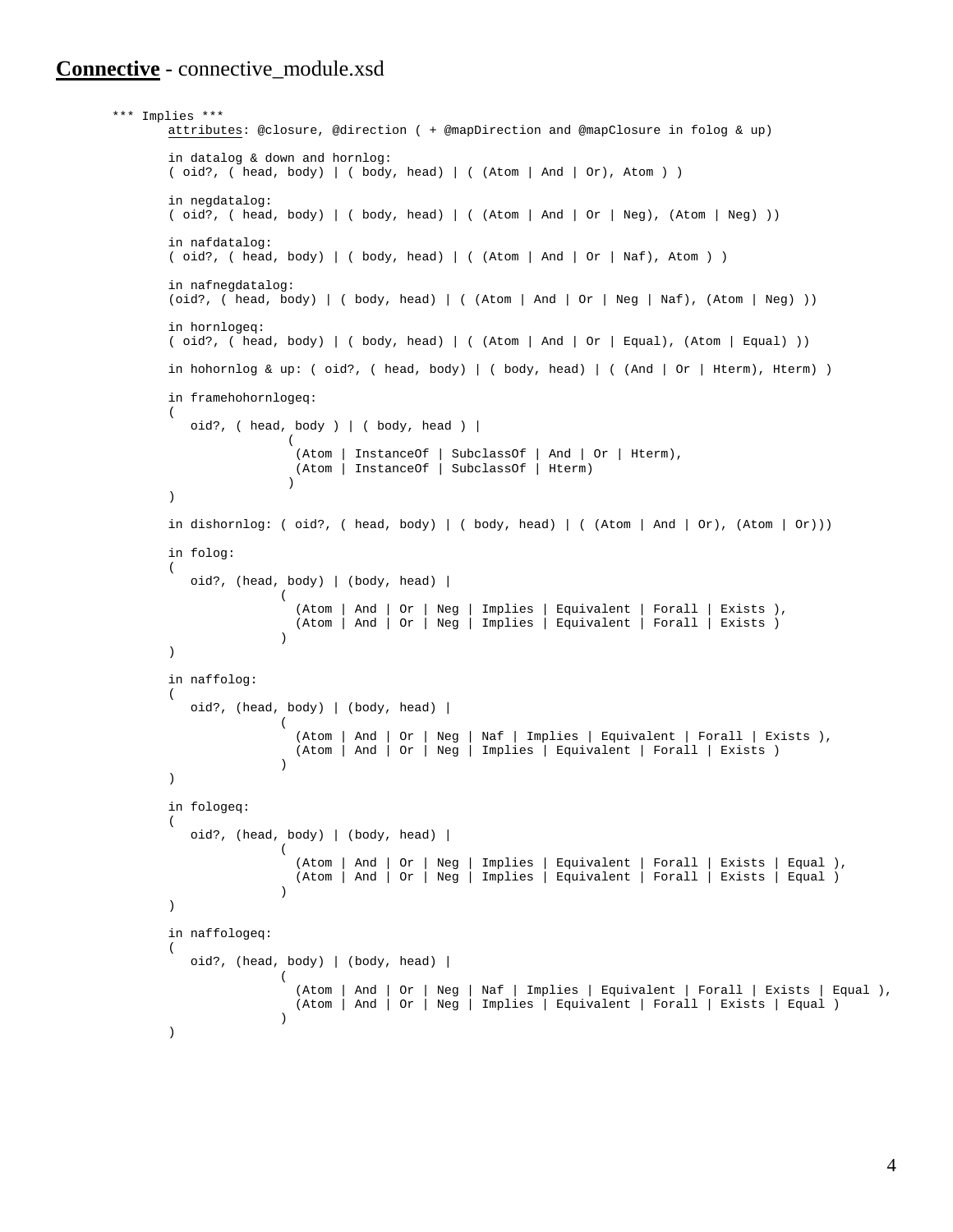```
*** body ***
```
 $\lambda$ 

```
 in datalog & down and hornlog and dishornlog: (Atom | And | Or) 
       in negdatalog: (Atom | And | Or | Neg) 
         in nafdatalog: (Atom | And | Or | Naf) 
         in nafnegdatalog: (Atom | And | Or | Neg | Naf) 
         in hornlogeq: (Atom | And | Or | Equal) 
         in hohornlog & up: (Hterm | And | Or) 
         in framehohornlogeq: (Atom | InstanceOf | SubclassOf | And | Or | Hterm) 
         in folog: (Atom | And | Or | Neg | Implies | Equivalent | Forall | Exists ) 
        in naffolog: (Atom | And | Or | Neg | Naf | Implies | Equivalent | Forall | Exists ) 
         in fologeq: (Atom | And | Or | Neg | Implies | Equivalent | Forall | Exists | Equal ) 
         in naffologeq: (Atom | And | Or | Neg | Naf | Implies | Equivalent | Forall | Exists | Equal ) 
 *** head *** 
        in datalog & down, nafdatalog and hornlog: (Atom) 
        in negdatalog: (Atom | Neg) 
        in nafnegdatalog: (Atom | Neg) 
        in hornlogeq: (Atom | Equal) 
        in hohornlog & up: (Hterm) 
        in framehohornlogeq: (Atom | InstanceOf | SubclassOf | Hterm) 
        in dishornlog: (Atom | Or) 
        in folog: (Atom | And | Or | Neg | Implies | Equivalent | Forall | Exists ) 
        in fologeq: (Atom | And | Or | Neg | Implies | Equivalent | Forall | Exists | Equal ) 
        in naffologeq: (Atom | And | Or | Neg | Implies | Equivalent | Forall | Exists | Equal ) 
 *** Equivalent *** 
       attributes: @closure ( + @mapDirection and @mapClosure in folog & up) 
        in datalog & down and up to dishornlog: ( oid?, ( ( torso, torso) | ( Atom, Atom) ) ) 
       in hornlogeq: ( oid?, ( (torso, torso) | ( (Atom | Equal), (Atom | Equal) ) ) )
       in hohornlog & up: ( oid?, ( ( torso, torso) | ( Hterm, Hterm ) ) ) 
       in framehohornlogeq: 
        \left( oid?, ( 
                    ( torso, torso) | 
                   ((Atom | InstanceOf | SubclassOf | Hterm), (Atom | InstanceOf | SubclassOf | Hterm)) 
         ) 
        \lambda in folog and naffolog: 
        ( 
           oid?, (torso, torso) | 
                        ( 
                            (Atom | And | Or | Neg | Implies | Equivalent | Forall | Exists ), 
                           (Atom | And | Or | Neg | Implies | Equivalent | Forall | Exists ) 
                         \lambda
```

```
5
```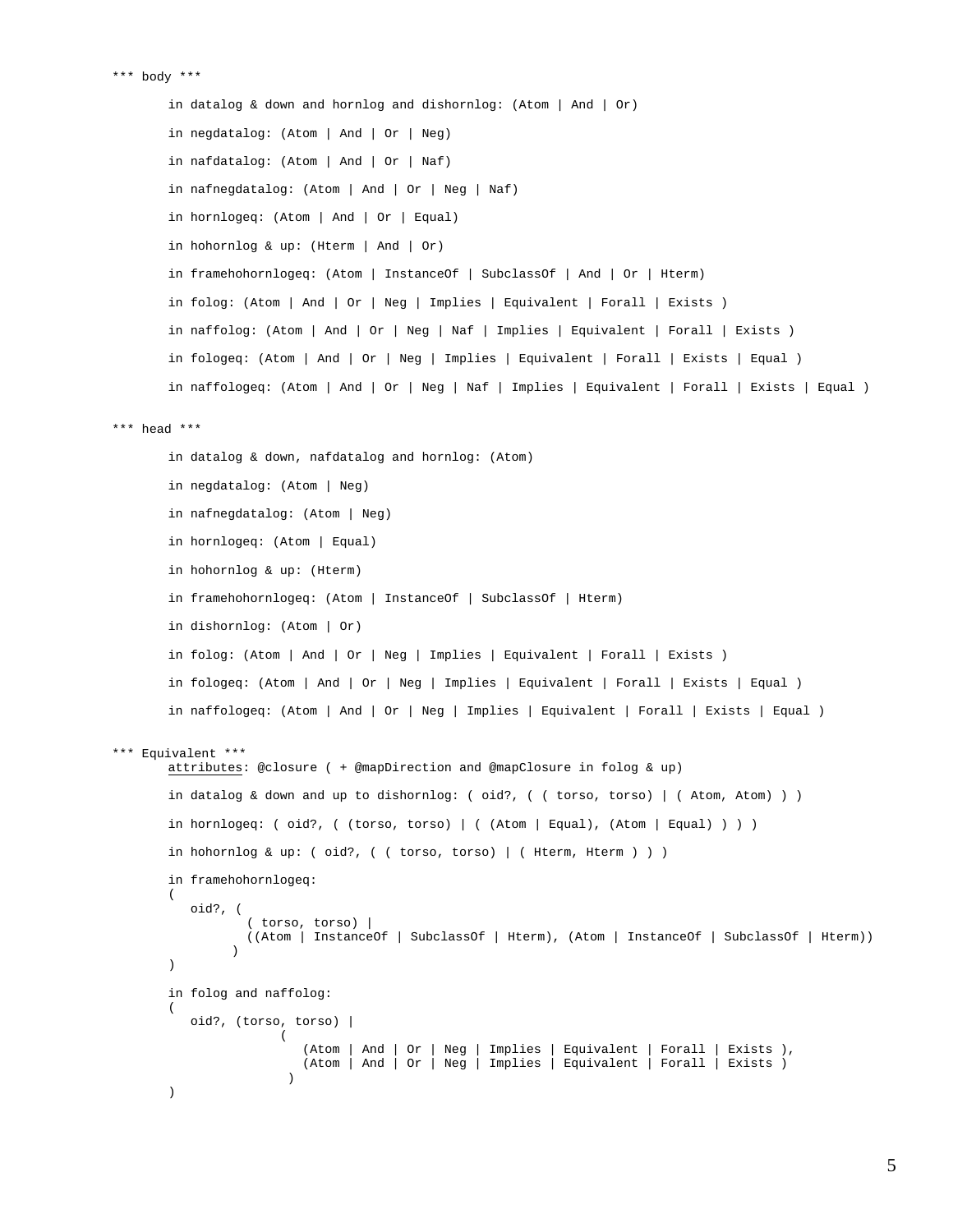```
in fologeq: 
        ( 
           oid?, (torso, torso) | 
                       ( 
                           (Atom | And | Or | Neg | Implies | Equivalent | Forall | Exists | Equal), 
                           (Atom | And | Or | Neg | Implies | Equivalent | Forall | Exists | Equal) 
                        ) 
        ) 
        in naffologeq: 
        ( 
           oid?, (torso, torso) | 
                       ( 
                        (Atom | And | Or | Neg | Implies | Equivalent | Forall | Exists | Equal), 
                        (Atom | And | Or | Neg | Implies | Equivalent | Forall | Exists | Equal) 
                        ) 
        \lambda *** torso *** 
         in datalog & down and up to dishornlog: (Atom) 
         in hornlogeq: ( Atom | Equal ) 
         in hohornlog & up: ( Hterm ) 
         in framehohornlogeq: (Atom | InstanceOf | SubclassOf | Hterm) 
         in folog and naffolog: (Atom | And | Or | Neg | Implies | Equivalent | Forall | Exists) 
         in fologeq: (Atom | And | Or | Neg | Implies | Equivalent | Forall | Exists | Equal) 
         in naffologeq: (Atom | And | Or | Neg | Implies | Equivalent | Forall | Exists | Equal) 
*** And *** (context sensitive) 
 within Assert... 
       attributes: @mapDirection and @mapClosure 
         in bindatalog, datalog up to hornlog and dishornlog: 
        ( oid?, (formula | Atom | Implies | Equivalent | Forall)* ) 
        in bindatagroundlog: ( oid?, (formula | Atom | Implies | Equivalent)* ) 
       in bindatagroundfact: ( oid?, (formula | Atom)* ) 
        in hornlogeq: ( oid?, (formula | Atom | Implies | Equivalent | Forall | Equal)* ) 
        in hohornlog & up: ( oid?, (formula | Hterm | Implies | Equivalent | Forall)* ) 
        in framehohornlogeq: 
        ( oid?, (formula | Atom | InstanceOf | SubclassOf | Hterm | Implies | Equivalent | Forall)* ) 
       in folog and naffolog: 
       ( oid?, (formula | Atom | And | Or | Neg | Implies | Equivalent | Forall | Exists)* ) 
        in fologeq: 
       (oid?,(formula | Atom| And | Or | Neg | Implies | Equivalent | Forall | Exists | Equal)*) 
        in naffologeq: 
       (oid?,(formula | Atom| And | Or | Neg | Implies | Equivalent | Forall | Exists | Equal)*) 
 within Query, Implies, Exists and And/Or... 
       attributes within Query only: @closure ( + @mapDirection and @mapClosure in folog & up) 
        in datalog & down, hornlog and dishornlog: ( oid?, (formula | Atom | And | Or)* ) 
        in negdatalog: ( oid?, (formula | Atom | And | Or | Neg)* ) 
        in nafdatalog: ( oid?, (formula | Atom | And | Or | Naf)* ) 
        in nafnegdatalog: ( oid?, (formula | Atom | And | Or | Naf | Neg)* )
```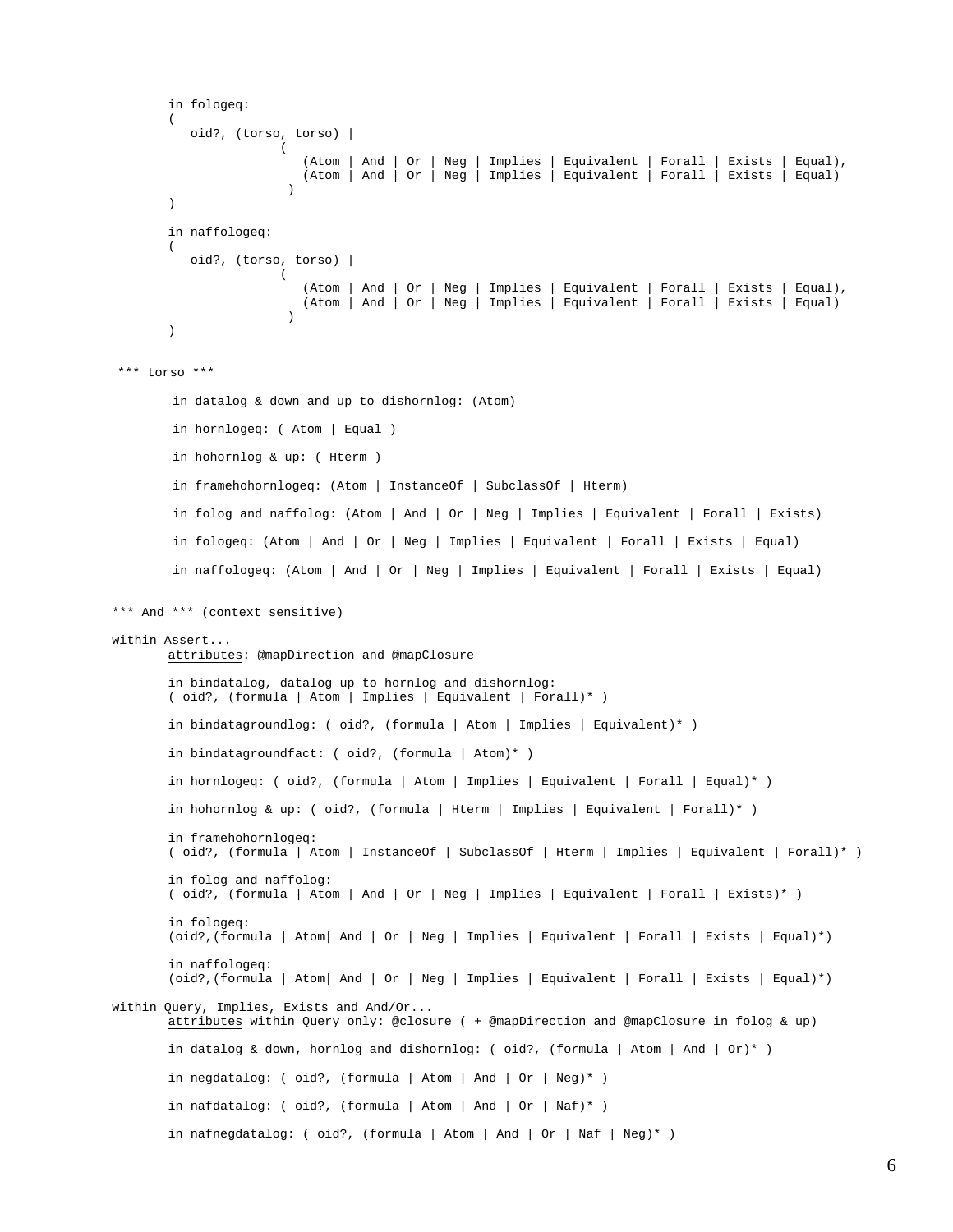in hornlogeq: ( oid?, (formula | Atom | And | Or | Equal)\* ) in hohornlog & up: ( oid?, (formula | Hterm | And | Or)\* ) in framehohornlogeq: ( oid?, (formula | Atom | InstanceOf | SubclassOf | Hterm | And | Or)\* ) in folog: ( oid?, (formula | Atom | And | Or | Neg | Implies | Equivalent | Forall | Exists)\* ) in naffolog: (oid?, (formula | Atom | And | Or | Neg | Naf | Implies | Equivalent | Forall | Exists)\*) in fologeq: (oid?,(formula | Atom | And|Or | Neg | Implies|Equivalent | Forall|Exists | Equal)\*) in naffologeq: (oid?,(formula | Atom | And|Or | Neg|Naf | Implies|Equivalent | Forall|Exists | Equal)\*) within oppo... in all sublanguages (except hohornlog, etc): ( oid?, (formula | Atom), (formula | Atom) ) hohornlog & up: ( oid?, (formula | Hterm | Neg), (formula | Hterm | Neg) ) \*\*\* Or \*\*\* (context sensitive) attributes within Query only: @closure ( + @mapDirection and @mapClosure in folog & up) in datalog & down, hornlog and dishornlog: ( oid?, (formula | Atom | And | Or)\* ) in negdatalog: ( oid?, (formula | Atom | And | Or | Neg)\* ) in nafdatalog: ( oid?, (formula | Atom | And | Or | Naf)\* ) in nafnegdatalog: ( oid?, (formula | Atom | And | Or | Naf | Neg)\* ) in hornlogeq: ( oid?, (formula | Atom | And | Or | Equal)\* ) in hohornlog & up: ( oid?, (formula | Hterm | And | Or)\* ) in framehohornlogeq: ( oid?, (formula | Atom | InstanceOf | SubclassOf | Hterm | And | Or)\* ) in folog: ( oid?, (formula | Atom | And | Or | Neg | Implies | Equivalent | Forall | Exists)\* ) in naffolog: (oid?, (formula | Atom | And | Or | Neg | Naf | Implies | Equivalent | Forall | Exists)\*) in fologeq: (oid?,(formula | Atom| And | Or | Neg | Implies | Equivalent | Forall | Exists | Equal)\*) in naffologeq: (oid?,(formula | Atom | And|Or | Neg|Naf | Implies|Equivalent | Forall|Exists | Equal)\*) \*\*\* formula \*\*\* (context sensitive; see also the quantifier module) within top level And... in bindatalog, datalog up to hornlog and dishornlog: ( Atom | Implies | Equivalent | Forall ) in bindatagroundlog: ( Atom | Implies | Equivalent ) in bindatagroundfact: ( Atom ) in hornlogeq: ( Atom | Implies | Equivalent | Forall | Equal ) in hohornlog & up: (Hterm | Implies | Equivalent | Forall) in framehohornlogeq: (Atom | InstanceOf | SubclassOf | Hterm | Implies | Equivalent | Forall) in folog and naffolog: (Atom | And | Or | Neg | Implies | Equivalent | Forall | Exists) in fologeq: (Atom | And | Or | Neg | Implies | Equivalent | Forall | Exists | Equal) in naffologeq: (Atom | And | Or | Neg | Implies | Equivalent | Forall | Exists | Equal)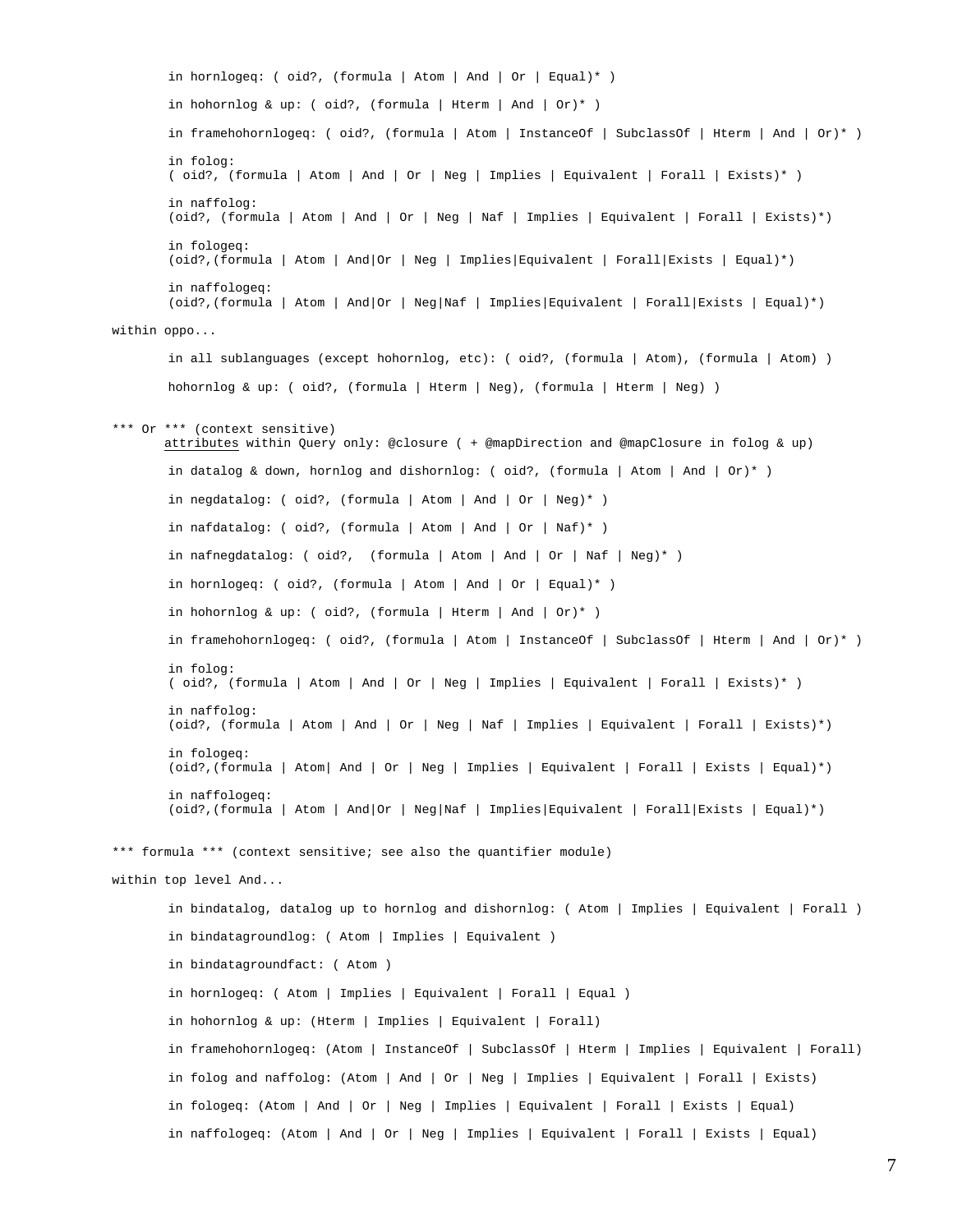```
within inner And/Or...
```
 in datalog & down, hornlog and dishornlog: (Atom | And | Or) in negdatalog: (Atom | And | Or | Neg) in nafdatalog: (Atom | And | Or | Naf) in nafnegdatalog: (Atom | And | Or | Naf | Neg) in hornlogeq: (Atom | And | Or | Equal) in hohornlog & up: (Hterm | And | Or) in framehohornlogeq: (Atom | InstanceOf | SubclassOf | Hterm | And | Or) in folog: (Atom | And | Or | Neg | Implies | Equivalent | Forall | Exists) in naffolog: (Atom | And | Or | Neg | Naf | Implies | Equivalent | Forall | Exists) in fologeq: (Atom | And | Or | Neg | Implies | Equivalent | Forall | Exists | Equal) in naffologeq: (Atom | And|Or | Neg|Naf | Implies|Equivalent | Forall|Exists | Equal) within oppo... in all sublanguages (except hohornlog, etc): ( Atom ) in hohornlog & up: ( Hterm | Neg )

 \*\*\* @mapDirection \*\*\* [optional] (forward | backward | default:bidirectional) \*\*\* @direction \*\*\* [optional] (forward | backward | default:bidirectional)

\*\*\* @mapClosure \*\*\* [optional] (universal | existential)

\*\*\* @closure \*\*\* [optional] (universal | existential)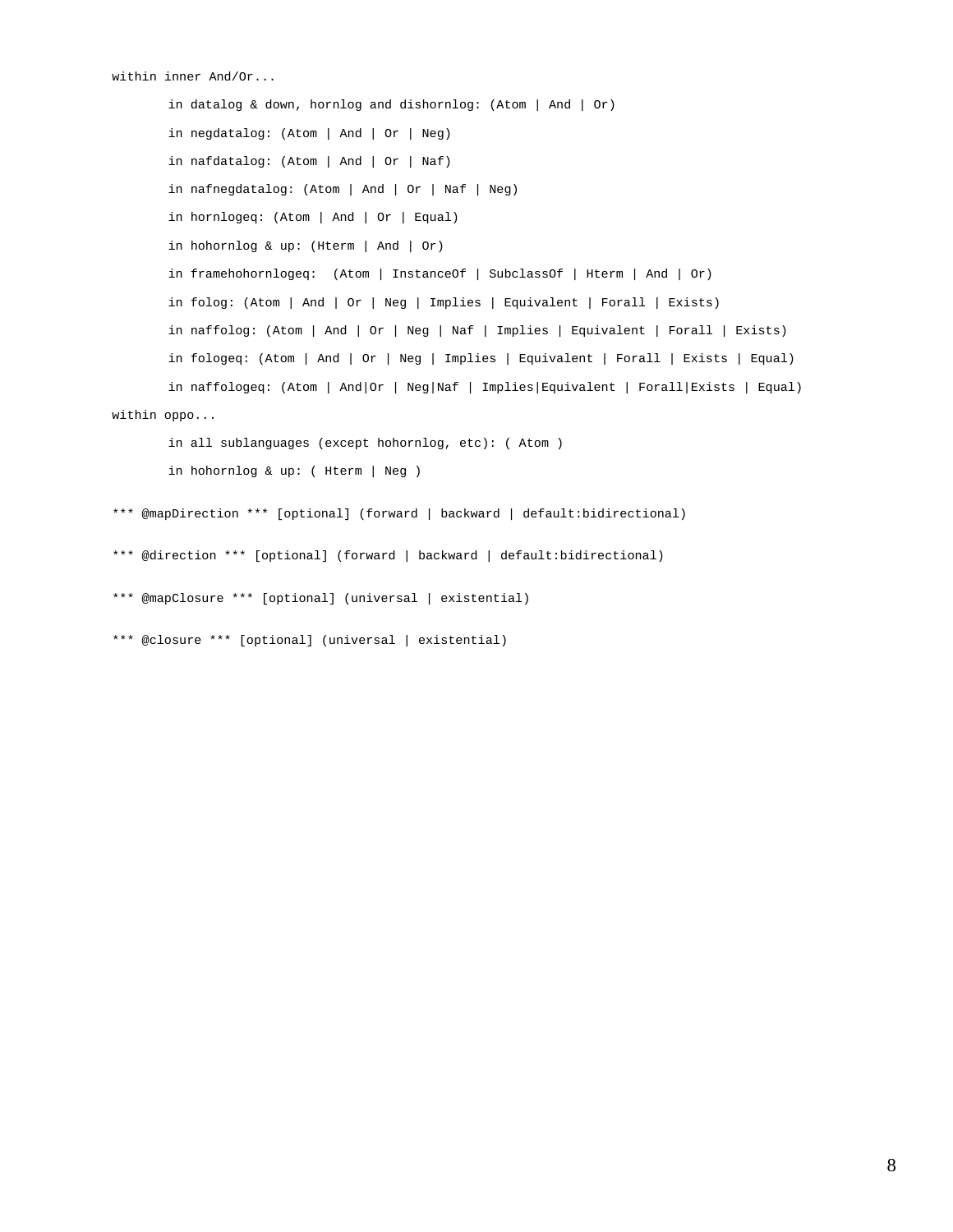#### <span id="page-8-0"></span>**Cterm** - cterm\_module.xsd

```
 *** Cterm *** 
                 attributes: @type 
                   in hornlog & up (except hohornlog, etc): 
\sim (b) and (b) and (b) and (b) and (b) and (b) and (b) and (b) and (b) and (b) and (b) and (b) and (b) and (b) and (b) and (b) and (b) and (b) and (b) and (b) and (b) and (b) and (b) and (b) and (b) and (b) and (b) and 
                     ( (opc | Ctor),(slot)*, (arg|Ind|Data|Skolem|Var|Reify|Cterm|Plex)*,(repo)?,(slot)*,(resl)? ) | 
                   ( (slot)*, (arg|Ind|Data|Skolem|Var|Reify|Cterm|Plex)*, (repo)?, (slot)*, (resl)?, opc ) 
 ) 
         *** opc *** 
                   in hornlog & up (except hohornlog, etc): (Ctor) 
         *** Ctor *** 
                 attributes: @wref 
                   in hornlog & up (except hohornlog, etc): (#PCDATA) 
         *** Plex *** (context sensitive) 
         within Atom, Plex, slot... 
                  in hornlog & up (except hohornlog, etc): 
                  ( (slot)*, (arg | Ind | Data | Skolem | Var | Reify | Cterm | Plex)*, (repo)?, (slot)*, (resl)? ) 
                  in hohornlog & up: 
                  ( (slot)*, (arg | Con | Skolem | Var | Reify | Hterm)*, (repo)?, (slot)*, (resl)? ) 
        within repo... 
                  in hornlog & up (except hohornlog, etc): 
                  ( (arg | Ind | Data | Skolem | Var | Reify | Cterm | Plex | repo)* ) 
                  in hohornlog & up: ( (arg | Con | Skolem | Var | Reify | Hterm | repo)* ) 
        within resl...
```
in hornlog & up: ( (slot | resl)\* )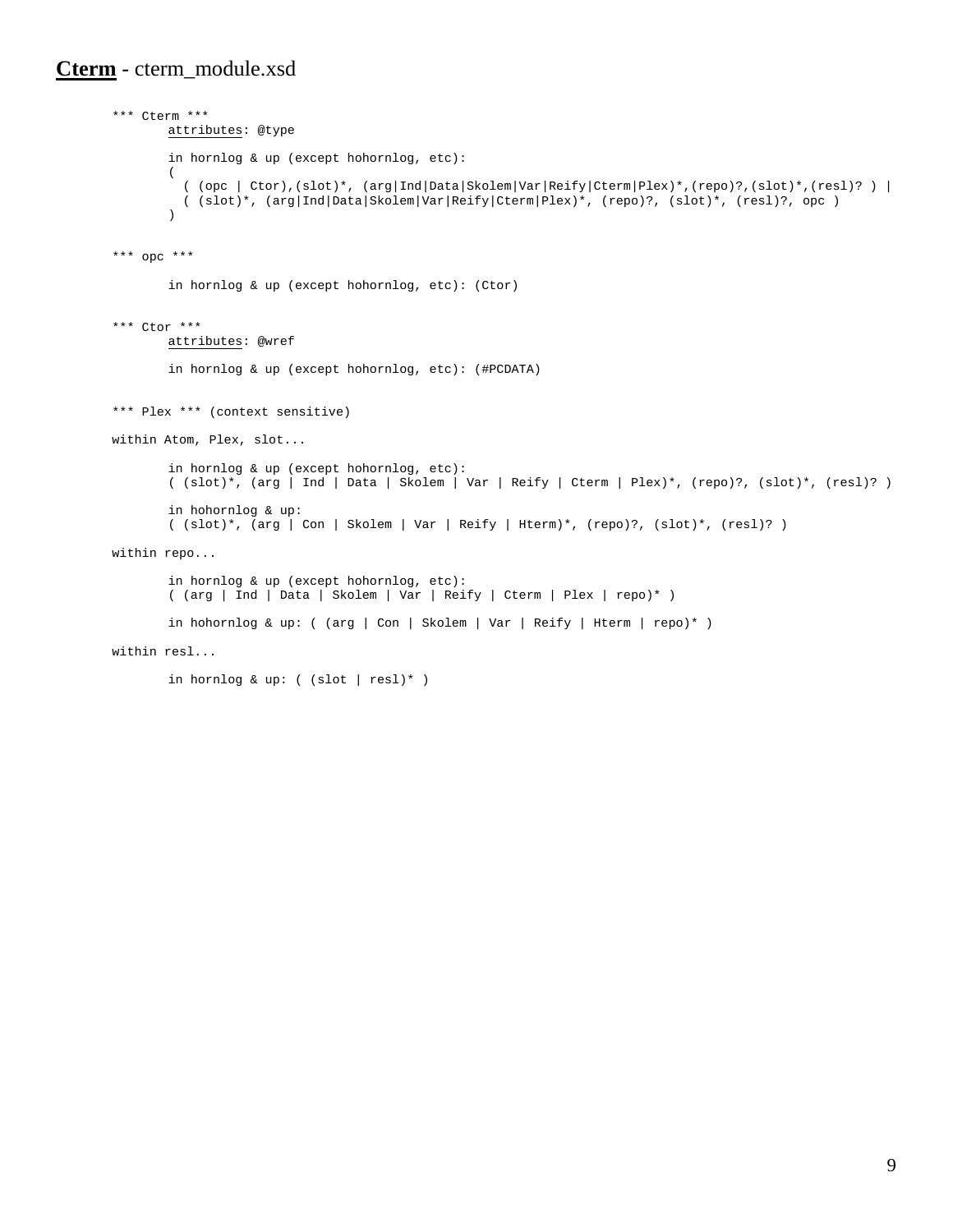#### <span id="page-9-0"></span>**Desc** - desc\_module.xsd

 \*\*\* oid \*\*\* in datalog & down, negdatalog, nafdatalog and nafnegdatalog: (Ind | Data | Var | Skolem | Reify) in hornlog & up (except hohornlog, etc): (Ind | Data | Var | Skolem | Reify | Cterm | Plex) in hohornlog & up: (Con | Data | Skolem | Var | Reify | Hterm)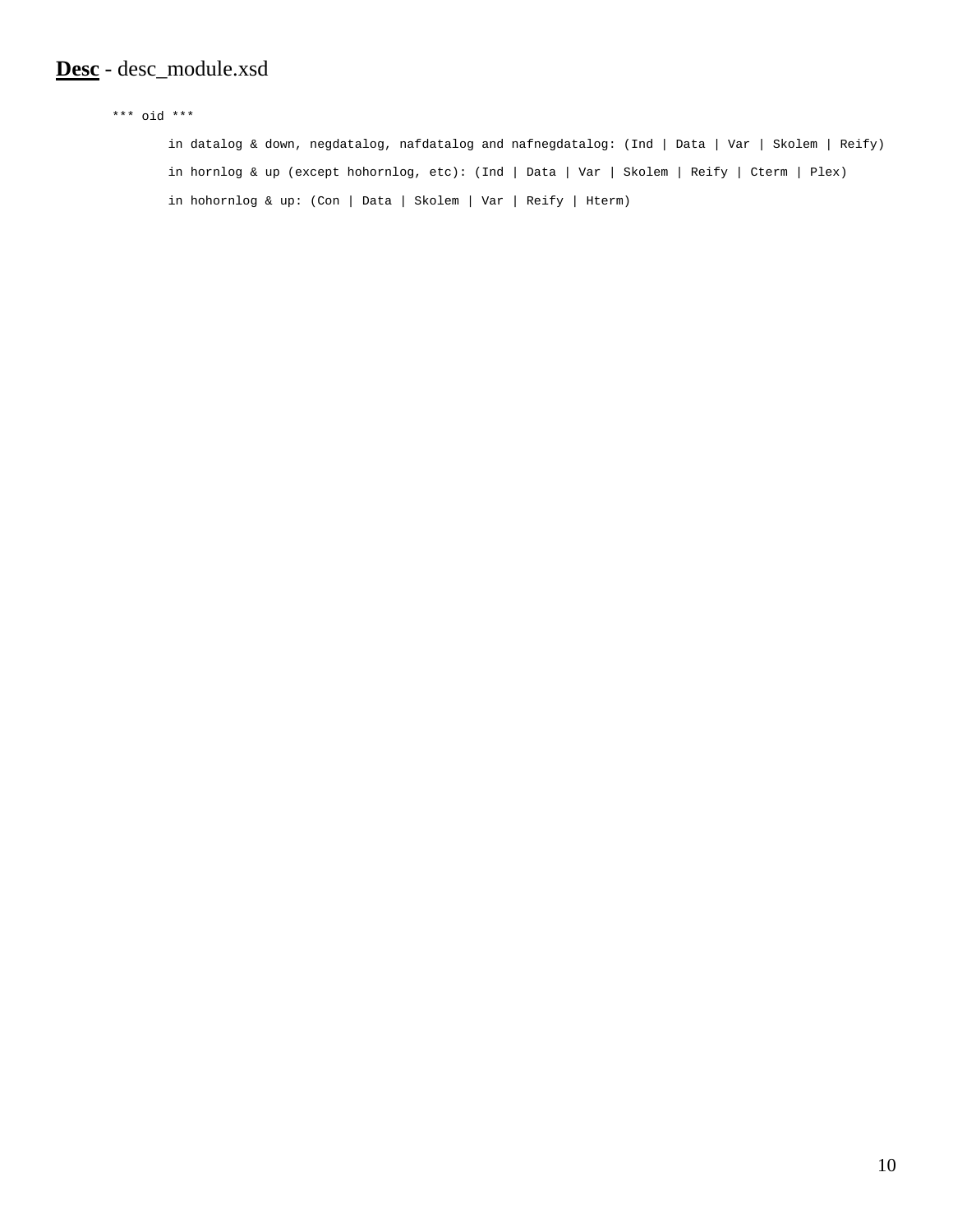#### <span id="page-10-0"></span>**Equality** - equality\_module.xsd

```
 *** Equal *** 
         in hornlogeq, fologeq and naffologeq: 
        ( 
         (side | Ind | Data | Skolem | Var | Reify | Cterm | Plex | Nano), 
         (side | Ind | Data | Skolem | Var | Reify | Cterm | Plex | Nano) 
        \lambdain hohornlogeq: 
        ( 
         (side | Con | Skolem | Var | Reify | Hterm | Nano), 
         (side | Con | Skolem | Var | Reify | Hterm | Nano) 
        \lambda *** side *** 
         in hornlogeq, fologeq and naffologeq: ( Ind | Data | Skolem | Var | Reify | Cterm | Plex | Nano ) 
         in hohornlogeq: (Con | Skolem | Var | Reify | Hterm | Nano) 
 *** Nano *** 
         in hornlogeq, fologeq and naffologeq: 
        \left( ( (opf | Fun), (arg | Ind | Data | Skolem | Var | Reify | Cterm | Plex)* ) | 
          ( (arg | Ind | Data | Skolem | Var | Reify | Cterm | Plex)+, opf ) 
        \lambda in hohornlogeq: 
        ( 
         ( (opf | Fun), (arg | Con | Skolem | Var | Reify | Hterm)* ) | 
         ( (arg | Con | Skolem | Var | Reify | Hterm)+, opf ) 
        \lambda
```

```
 *** opf ***
```
in hornlogeq, hohornlogeq, fologeq and naffologeq: (Fun)

\*\*\* Fun \*\*\*

attributes: @wref

in hornlogeq, hohornlogeq, fologeq and naffologeq: (#PCDATA)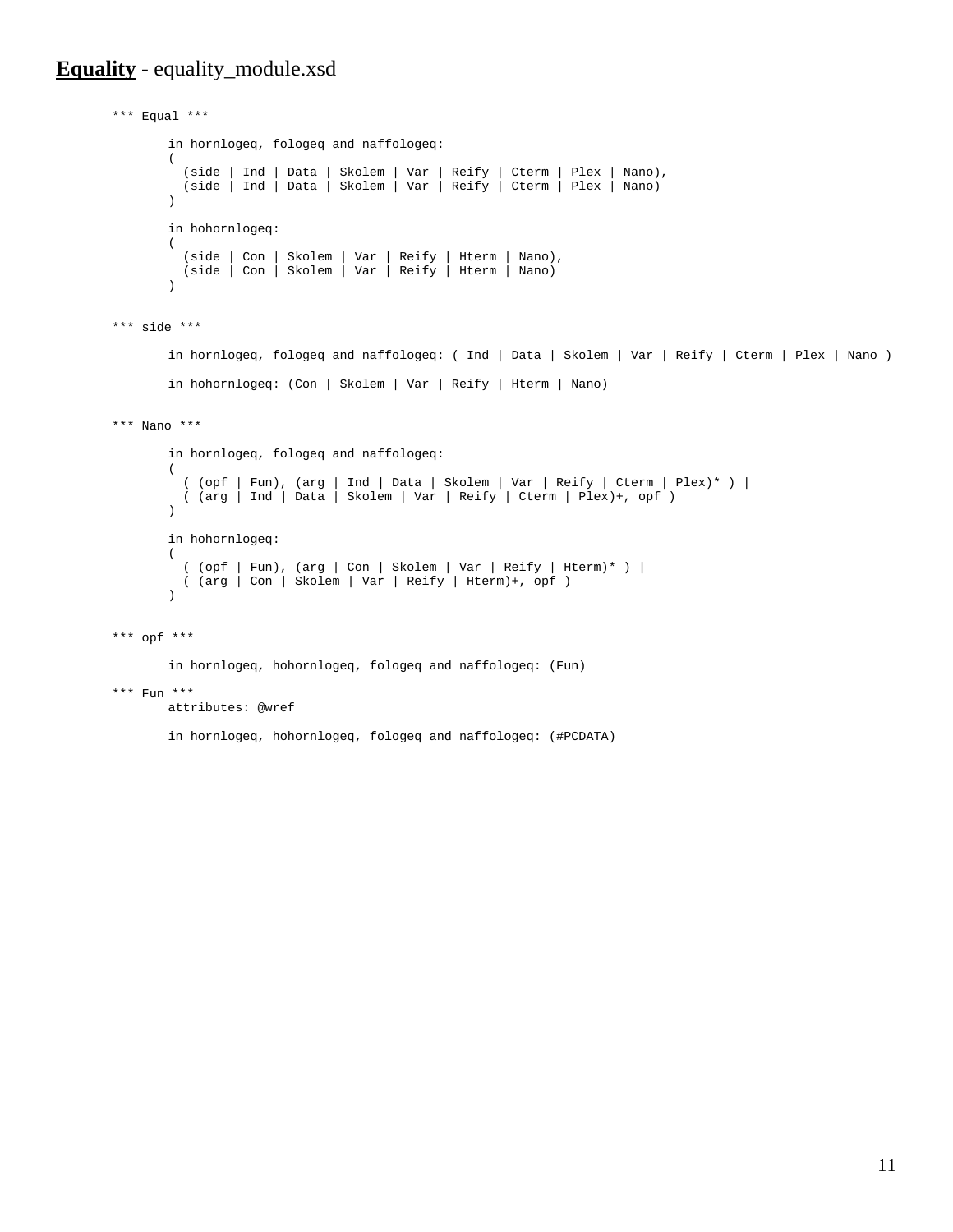#### <span id="page-11-0"></span>**Frame** - frame\_module.xsd

```
 *** Set *** 
         in framehohornlogeq: ( (Con | Skolem | Var | Reify | Hterm | Get)* ) 
 *** InstanceOf *** 
        in framehohornlogeq: 
        ( (Con|Skolem|Var|Reify|Hterm|Get),(Con|Skolem|Var|Reify|Hterm|Get) ) 
 *** SubclassOf *** 
         in framehohornlogeq: 
        ( (Con|Skolem|Var|Reify|Hterm|Get),(Con|Skolem|Var|Reify|Hterm|Get) ) 
 *** Signature *** 
         in framehohornlogeq: ( oid, (op | Con | Skolem | Var | Reify | Hterm)?, slot* ) 
 *** Get *** 
         in framehohornlogeq: ( oid, SlotProd )
```
\*\*\* SlotProd \*\*\*

in framehohornlogeq: (Con | Skolem | Var | Reify | Hterm | Get)+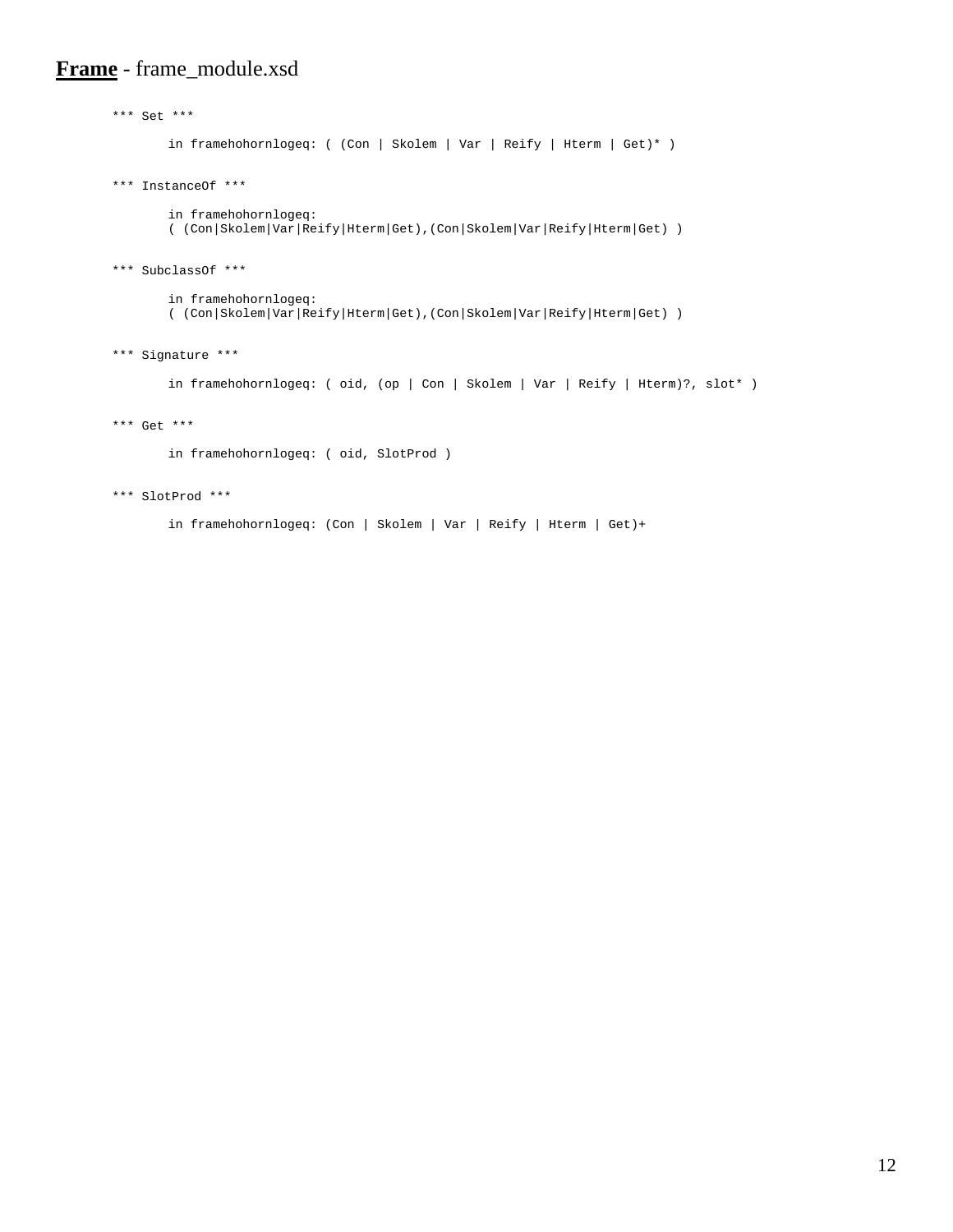#### <span id="page-12-0"></span>**Holog** - holog\_module.xsd

```
 *** Hterm *** 
        in hohornlog & up: 
        \left( oid?, (op | Con | Skolem | Var | Reify | Hterm), (slot)*, 
         (arg | Con | Skolem | Var | Reify | Hterm)*, (repo)?, (slot)*, (resl)? 
        \lambda *** op *** 
         in hohornlog & up: (Con | Skolem | Var | Reify | Hterm) 
 *** Con *** (context sensitive) 
        in hohornlog & up: (#PCDATA) 
 within oid... 
        attributes: @wlab, @type 
 not within oid... 
        attributes: @wref, @type
```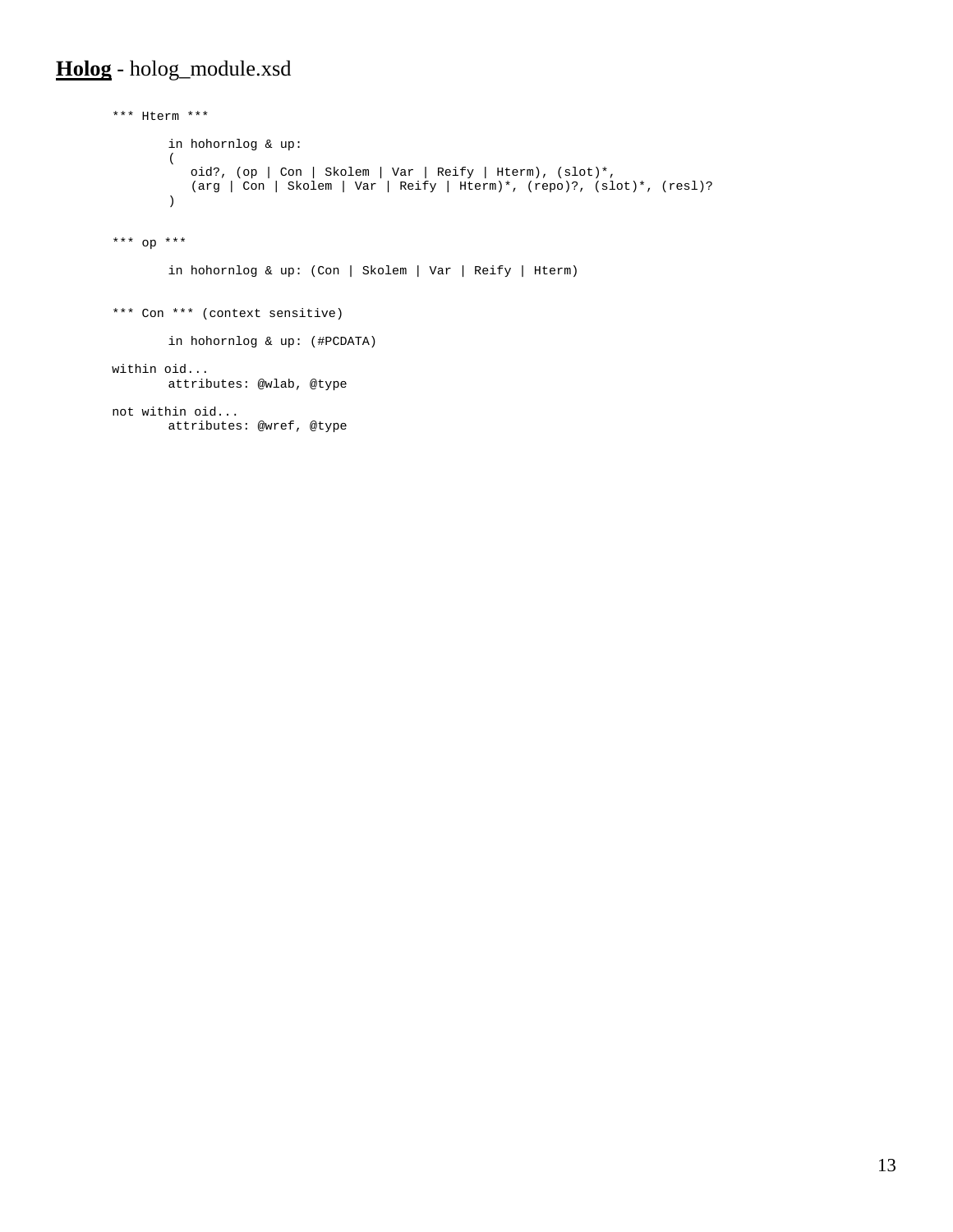#### <span id="page-13-0"></span>**Mutex** - mutex\_module.xsd

```
 *** mutex *** 
        in all sublanguages: ( (oppo, mgiv?) | (mgiv, oppo) ) 
 *** oppo *** 
        in all sublanguages: ( And ) 
 *** mgiv *** 
        in datalog & down and hornlog and dishornlog: (Atom | And | Or) 
       in negdatalog: (Atom | And | Or | Neg) 
       in nafdatalog: (Atom | And | Or | Naf) 
       in nafnegdatalog: (Atom | And | Or | Neg | Naf) 
       in hornlogeq: (Atom | And | Or | Equal) 
       in hohornlog & up: (Hterm | And | Or) 
       in folog: (Atom | And | Or | Neg | Implies | Equivalent | Forall | Exists ) 
       in naffolog: (Atom | And | Or | Neg | Naf | Implies | Equivalent | Forall | Exists ) 
       in fologeq: (Atom | And | Or | Neg | Implies | Equivalent | Forall | Exists | Equal ) 
       in naffologeq: (Atom | And | Or | Neg | Naf | Implies | Equivalent | Forall | Exists | Equal )
```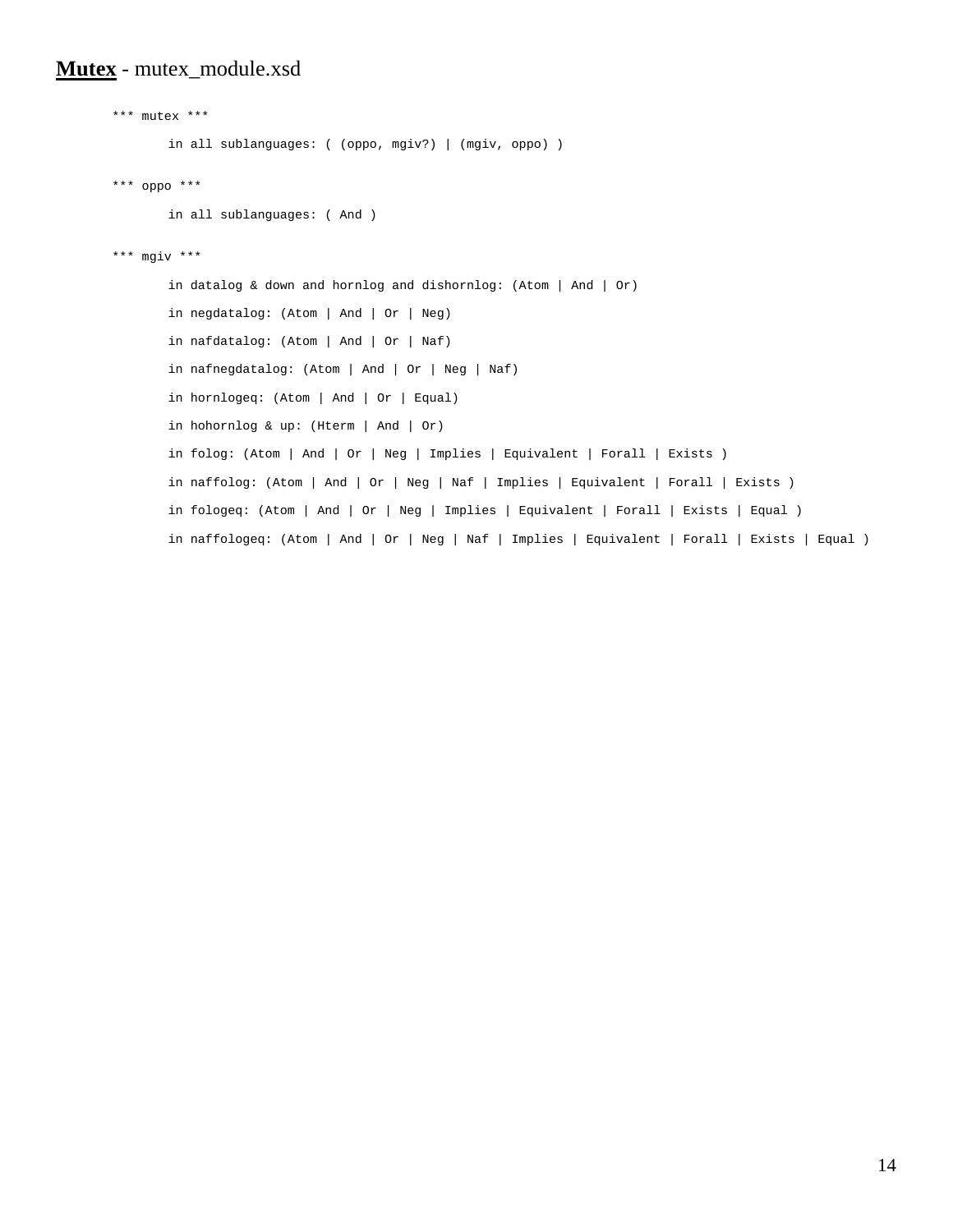#### <span id="page-14-0"></span>**Naf** - naf\_module.xsd

```
 *** Naf *** 
        attributes: none ( + @mapDirection and @mapClosure in folog & up) 
         in nafdatalog: ( oid?, (weak | Atom) ) 
         in nafnegdatalog: ( oid?, (weak | Atom | Neg) ) 
         in naffolog: ( oid?, (weak | Atom | And | Or | Neg | Implies | Equivalent | Forall | Exists) ) 
         in naffologeq:( oid?, (weak | Atom | And|Or | Neg | Implies|Equivalent | Forall|Exists | Equal) ) 
 *** weak *** 
        in nafdatalog: ( Atom ) 
        in nafnegdatalog: ( Atom | Neg) 
         in naffolog: ( Atom | And | Or | Neg | Implies | Equivalent | Forall | Exists ) 
         in naffologeq:( Atom | And|Or | Neg | Implies|Equivalent | Forall|Exists | Equal )
```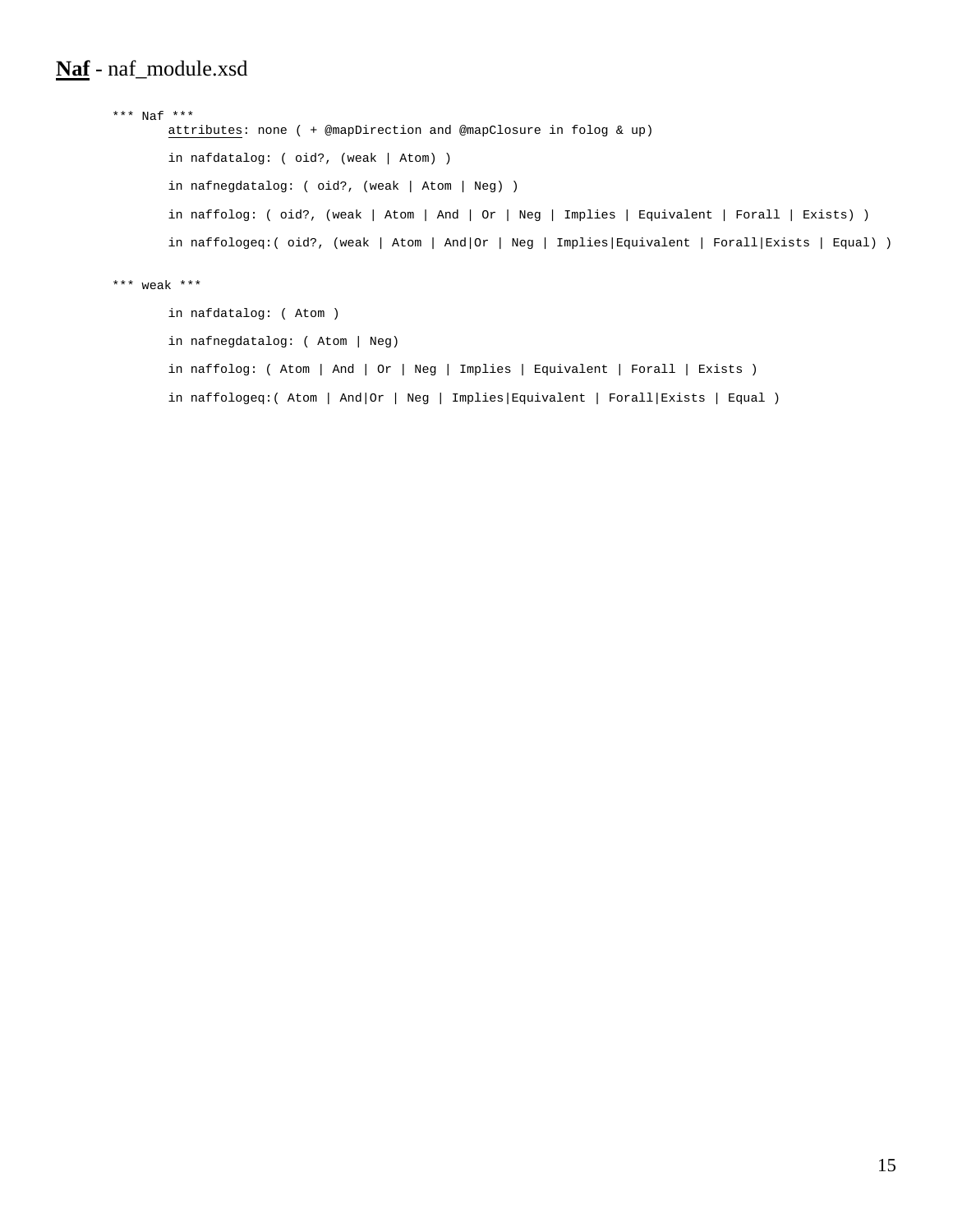#### <span id="page-15-0"></span>**Neg** - neg\_module.xsd

```
 *** Neg *** 
         attributes: none ( + @mapDirection and @mapClosure in folog & up) 
         in negdatalog and nafnegdatalog: ( oid?, (strong | Atom) ) 
         in hohornlog & up: ( oid?, (strong | Hterm) ) 
         in folog and naffolog: (oid?, (strong | Atom|And|Or|Neg | Implies|Equivalent | Forall | Exists) ) 
         in fologeq and naffologeq: 
        (oid?, (strong | Atom | And | Or | Neg | Implies | Equivalent | Forall | Exists | Equal) ) 
 *** strong *** 
         in negdatalog and nafnegdatalog: ( Atom ) 
         in hohornlog & up: ( Hterm ) 
         in folog and naffolog: ( Atom | And | Or | Neg | Implies | Equivalent | Forall | Exists )
```
in fologeq and naffologeq: (Atom | And|Or | Neg | Implies|Equivalent | Forall|Exists | Equal)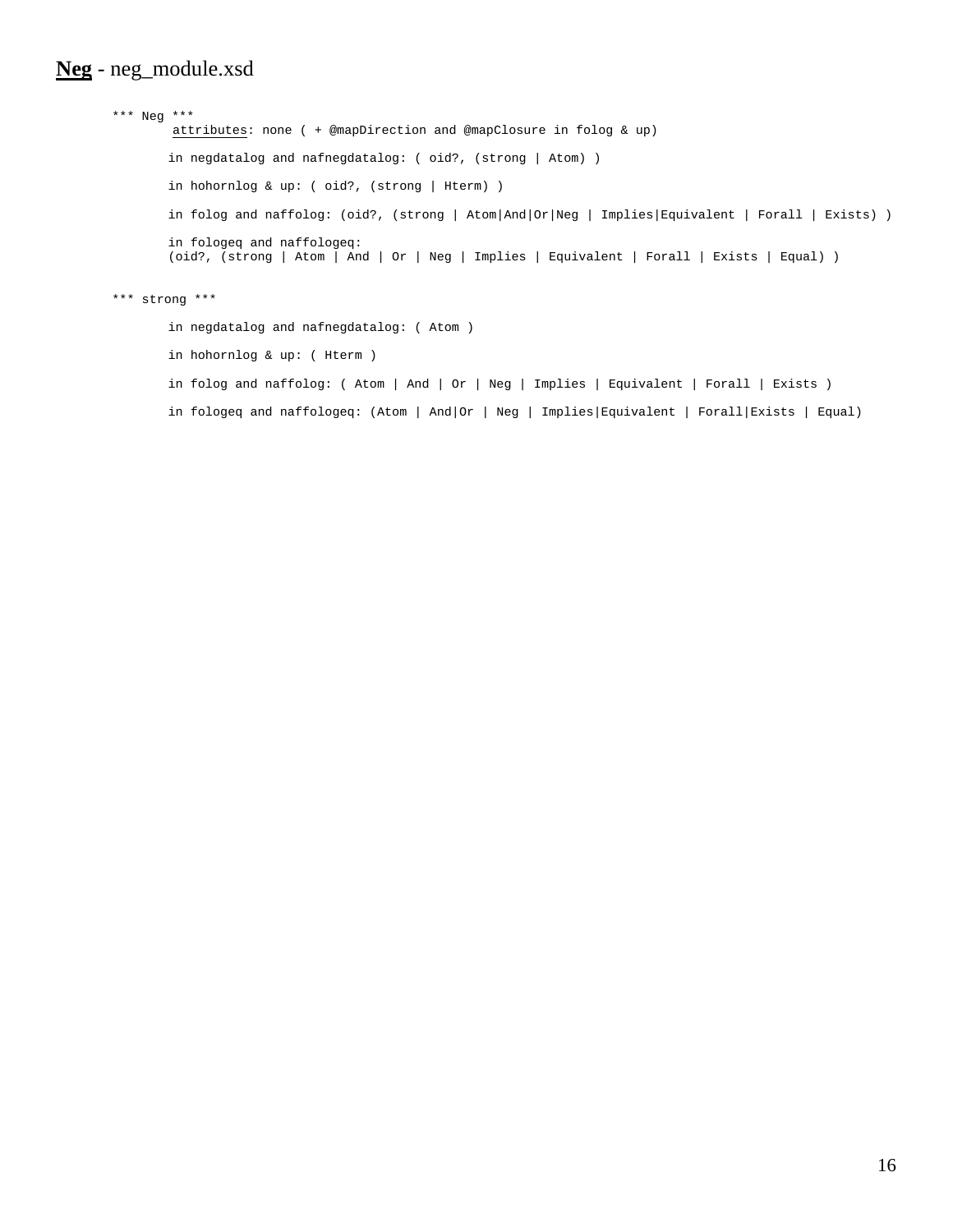#### <span id="page-16-0"></span>**Performative** - performative\_module.xsd

```
 *** Assert *** 
         attributes: none ( + @mapDirection and @mapClosure in folog & up) 
        in datalog & down and up to folog: (content | And) 
        in folog and naffolog: (content | Atom | And|Or | Neg | Implies | Equivalent | Forall | Exists) 
        in fologeq and naffologeq: (content | Atom|And|Or|Neg|Implies|Equivalent|Forall|Exists|Equal) 
 *** Query *** 
         attributes: none ( + @mapDirection and @mapClosure in folog & up) 
        in datalog, bindatalog, hornlog and dishornlog: (content | Atom | And | Or | Exists) 
        in bindatagroundlog and bindatagroundfact: (content | Atom | And | Or) 
        in negdatalog: (content | Atom | And | Or | Exists | Neg) 
        in nafdatalog: (content | Atom | And | Or | Exists | Naf) 
        in nafnegdatalog: (content | Atom | And | Or | Exists | Naf | Neg) 
        in hornlogeq: (content | Atom | And | Or | Exists | Equal) 
        in hohornlog & up: (content | Hterm | And | Or | Exists) 
        in framehohornlogeq: (content | Atom | InstanceOf | SubclassOf | Hterm | And | Or | Exists) 
       in folog: (content | Atom | And | Or | Neg | Implies | Equivalent | Forall | Exists ) 
       in naffolog: 
       (content | Atom | And | Or | Neg | Naf | Implies | Equivalent | Forall | Exists ) 
       in fologeq: 
       (content | Atom | And | Or | Neg | Implies | Equivalent | Forall | Exists | Equal ) 
       in naffologeq: 
       (content | Atom | And | Or | Neg | Naf | Implies | Equivalent | Forall | Exists | Equal ) 
 *** Protect *** 
        in datalog & down and up to folog: ( (warden | Mutex), (content | And) ) 
       in folog and naffolog: 
       ( (warden | Mutex), (content | (Atom|And|Or|Neg|Implies|Equivalent|Forall|Exists)) ) 
       in fologeq and naffologeq: 
       ( (warden | Mutex), (content | (Atom|And|Or|Neg|Implies|Equivalent|Forall|Exists|Equal)) ) 
 *** content *** (context sensitive) 
 within Assert... 
        in datalog & down and up to folog: ( And ) 
       in folog and naffolog: (Atom | And | Or | Neg | Implies | Equivalent | Forall | Exists ) 
       in fologeq and naffologeq: (Atom | And|Or | Neg | Implies|Equivalent | Forall|Exists | Equal) 
 within Query... 
        in datalog, bindatalog, hornlog and dishornlog: (Atom | And | Or | Exists) 
        in bindatagroundlog and bindatagroundfact: (Atom | And | Or) 
        in negdatalog: (Atom | And | Or | Exists | Neg) 
        in nafdatalog: (Atom | And | Or | Exists | Naf) 
        in nafnegdatalog: (Atom | And | Or | Exists | Neg | Naf)
```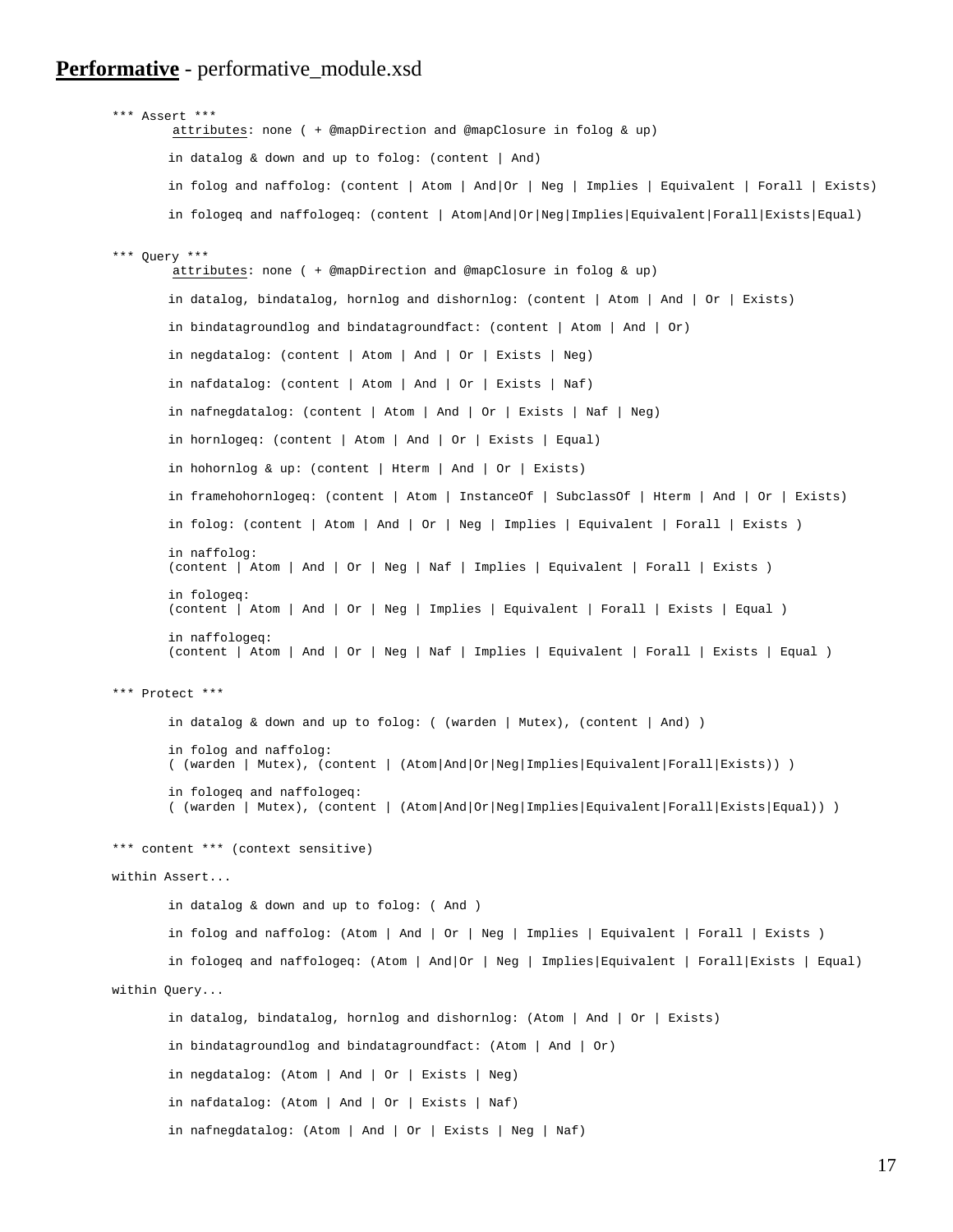in hornlogeq: (Atom | And | Or | Exists | Equal) in hohornlog & up: (Hterm | And | Or | Exists) in framehohornlogeq: (Atom | InstanceOf | SubclassOf | Hterm | And | Or | Exists) in folog: (Atom | And | Or | Neg | Implies | Equivalent | Forall | Exists ) in naffolog: (Atom | And | Or | Neg | Naf | Implies | Equivalent | Forall | Exists ) in fologeq: (Atom | And | Or | Neg | Implies | Equivalent | Forall | Exists | Equal ) in naffologeq: (Atom | And | Or | Neg | Naf | Implies | Equivalent | Forall | Exists | Equal )

\*\*\* warden \*\*\*

in all sublanguages: ( Mutex )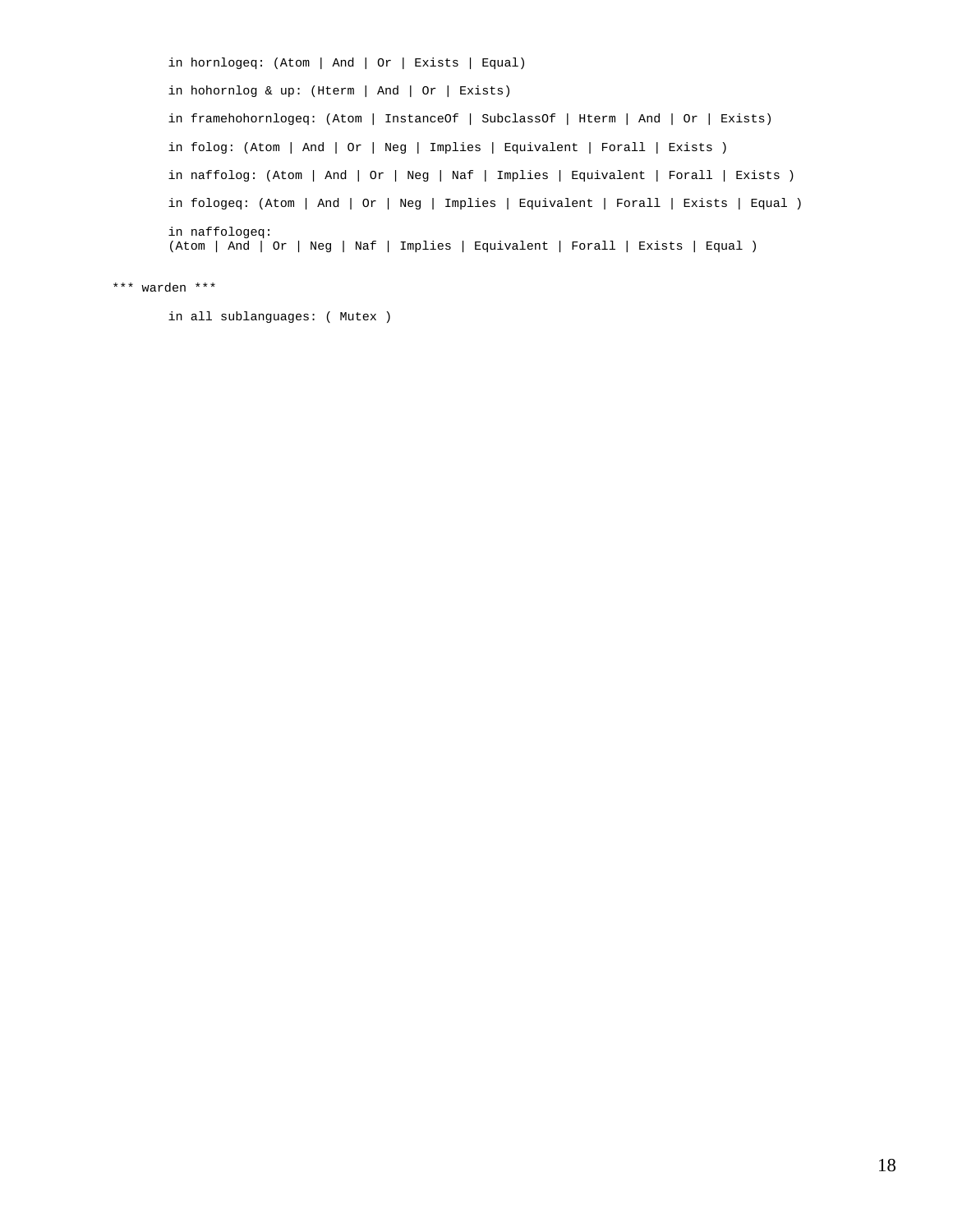#### <span id="page-18-0"></span>**Quantifier** - quantifier module.xsd

```
 *** Forall *** 
          attributes: none ( + @mapDirection and @mapClosure in folog & up) 
          in bindatalog, datalog & up to (including) hornlog and dishornlog: 
         ( oid?, (declare | Var)+, (formula | Atom | Implies | Equivalent | Forall) ) 
         in hornlogeq: 
         ( oid?, (declare | Var)+, (formula | Atom | Implies | Equivalent | Forall | Equal) ) 
         in hohornlog & up: ( oid?, (declare | Var)+, (formula | Hterm | Implies | Equivalent | Forall) ) 
         in framehohornlogeq: 
        ( oid?,(declare | Var)+,(formula | Atom|InstanceOf|SubclassOf|Hterm|Implies|Equivalent|Forall) ) 
         in folog and naffolog: 
         ( oid?, (declare | Var)+, (formula|Atom|And|Or|Neg|Implies|Equivalent|Forall|Exists) ) 
         in fologeq and naffologeq: 
         ( oid?, (declare | Var)+, (formula|Atom|And|Or|Neg|Implies|Equivalent|Forall|Exists|Equal) ) 
 *** Exists *** 
         attributes: none ( + @mapDirection and @mapClosure in folog & up) 
          in bindatalog, datalog & up to (including) hornlog and dishornlog: 
         ( oid?, (declare | Var)+, (formula | Atom | And | Or | Exists) ) 
          in hornlogeq: ( oid?, (declare | Var)+, (formula | Atom | And | Or | Exists | Equal) ) 
          in hohornlog & up: ( oid?, (declare | Var)+, (formula | Hterm | And | Or | Exists) 
         in framehohornlogeq: 
          ( oid?, (declare | Var)+, (formula | Atom|InstanceOf|SubclassOf|Hterm|And|Or|Exists) ) 
          in folog and naffolog: 
         ( oid?, (declare | Var)+, (formula|Atom|And|Or|Neg|Implies|Equivalent|Forall|Exists) ) 
          in fologeq and naffologeq: 
         ( oid?, (declare | Var)+, (formula|Atom|And|Or|Neg|Implies|Equivalent|Forall|Exists|Equal) ) 
  *** declare *** 
          in all sublanguages: ( Var ) 
  *** formula *** (see also the connective module) 
  within Forall... 
          in bindatalog, datalog & up to (including) hornlog and dishornlog: 
         (Atom | Implies | Equivalent | Forall) 
          in hornlogeq: ( Atom | Implies | Equivalent | Forall | Equal ) 
          in hohornlog & up: (Hterm | Implies | Equivalent | Forall) 
          in framehohornlogeq: (Atom|InstanceOf|SubclassOf|Hterm|Implies|Equivalent|Forall) ) 
         in folog and naffolog: ( Atom | And | Or | Neg | Implies | Equivalent | Forall | Exists ) 
         in fologeq and naffologeq: (Atom | And|Or | Neg | Implies | Equivalent | Forall|Exists | Equal) 
  within Exists... 
          in bindatalog, datalog & up to (including) hornlog and dishornlog: (Atom | And | Or | Exists) 
          in hornlogeq: ( Atom | And | Or | Exists | Equal ) 
          in hohornlog & up: (Hterm | And | Or | Exists) 
          in framehohornlogeq: (Atom | InstanceOf | SubclassOf | Hterm | And | Or | Exists) 
         in folog and naffolog: ( Atom | And | Or | Neg | Implies | Equivalent | Forall | Exists ) 
          in fologeq and naffologeq: ( Atom | And|Or | Neg | Implies | Equivalent | Forall|Exists | Equal )
```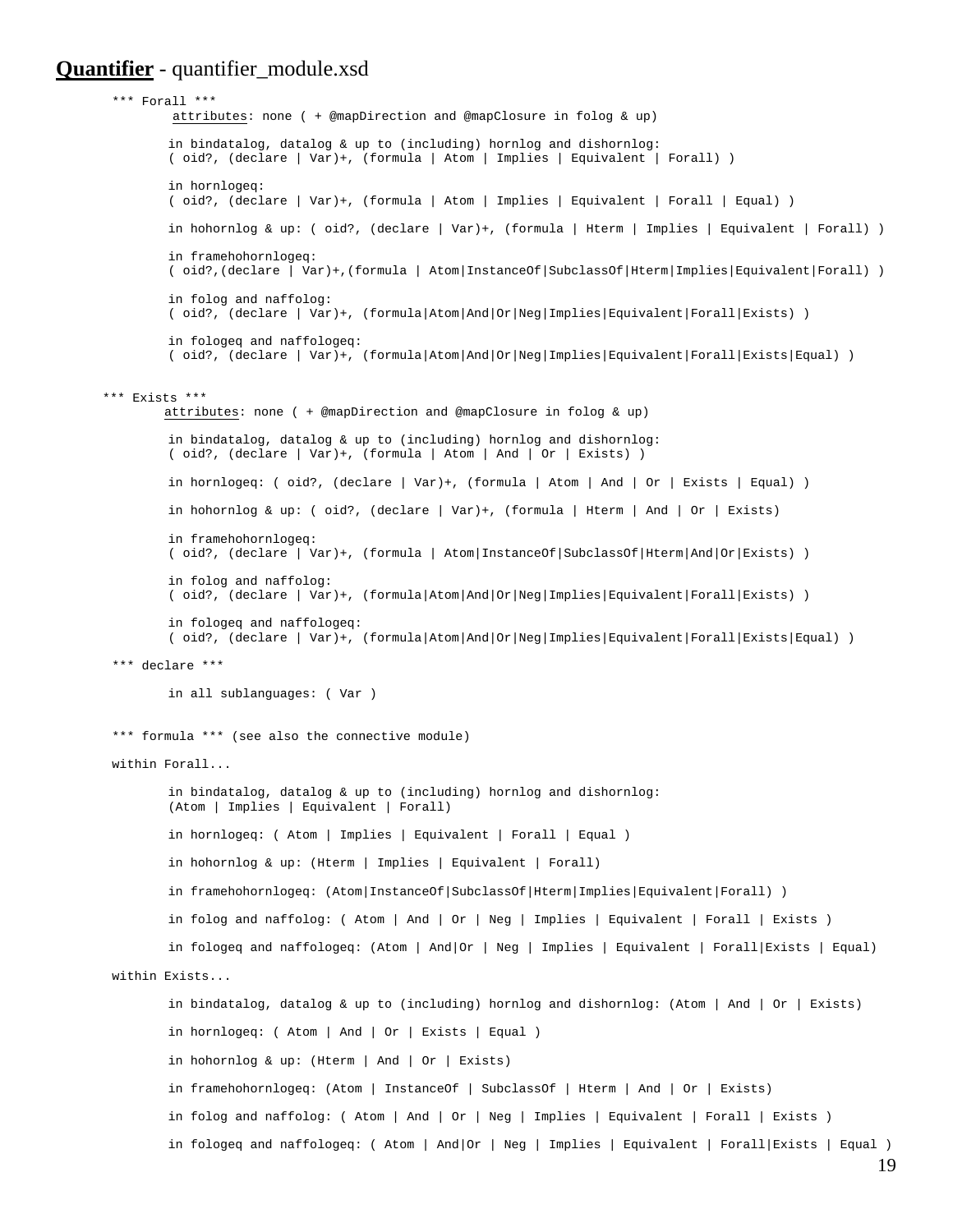### <span id="page-19-0"></span>**Rest** - rest\_module.xsd

```
 *** repo *** 
        in hornlog & up: (Var | Plex) 
 *** resl *** 
        in hornlog & up: (Var | Plex)
```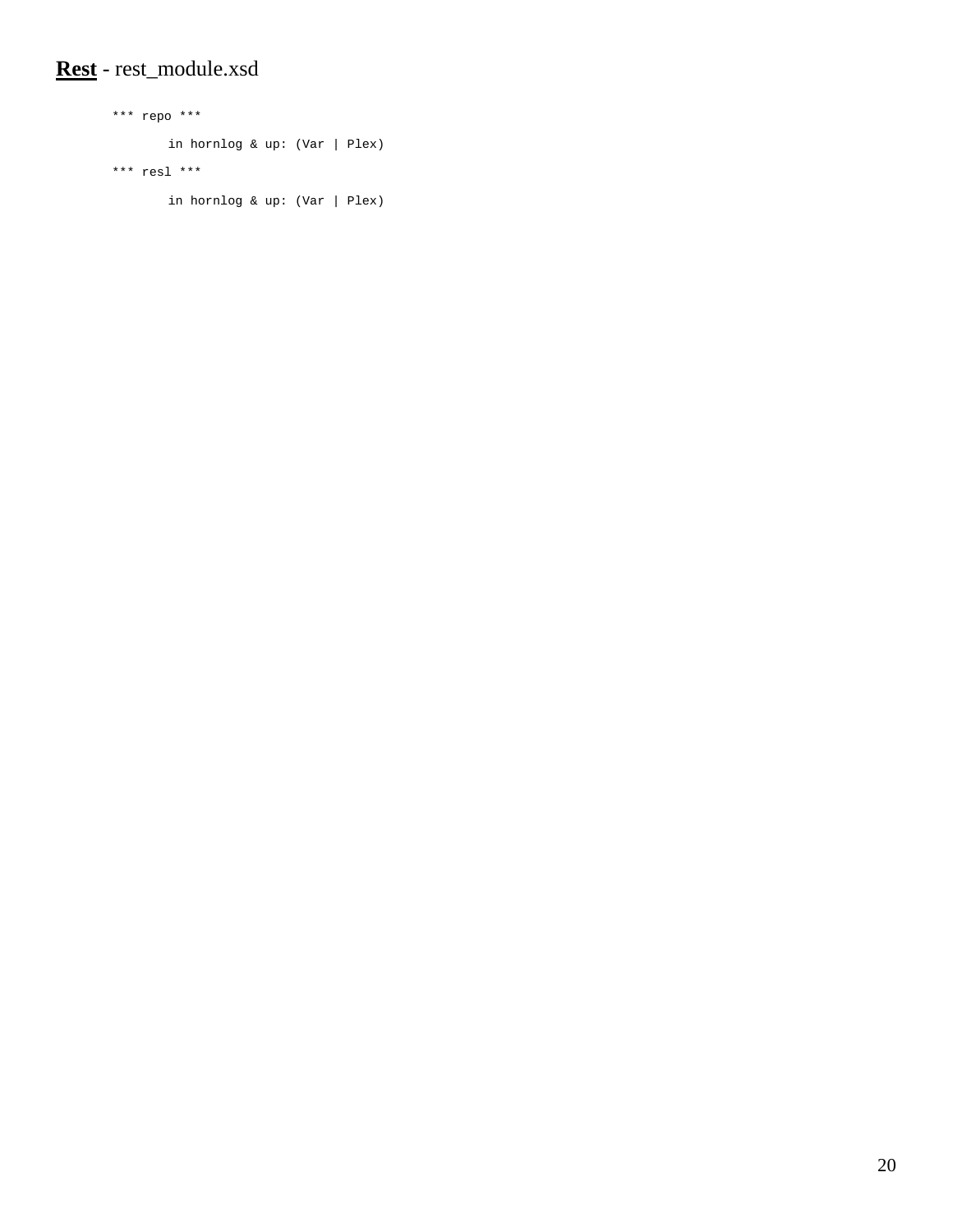#### <span id="page-20-0"></span>**Slot** - slot\_module.xsd

```
 *** slot *** (context sensitive) 
        attributes: @card, @weight ( + @minCard and @maxCard in framehohornlogeq) 
within Atom, etc... 
         in bindatalog, datalog & up to hornlog: ((Ind|Data|Skolem|Var|Reify),(Ind|Data|Skolem|Var|Reify)) 
        in bindatagroundlog and bindatagroundfact: ( (Ind | Data | Skolem | Reify), (Ind | Data | Skolem | Reify) )
        in hornlog & up (except hohornlog, etc): 
        ((Ind|Data|Skolem|Var|Reify|Cterm|Plex), (Ind|Data|Skolem|Var|Reify|Cterm|Plex)) 
        in hohornlog & up: ( (Con|Skolem|Var|Reify|Hterm), (Con|Skolem|Var|Reify|Hterm) ) 
        in framehohornlogeq: 
        ( (Con|Skolem|Var|Reify|Hterm|Get), (Con|Skolem|Var|Reify|Hterm|Get) ) 
within Atom-frame... 
        in framehohornlogeq: 
        ( (Con|Skolem|Var|Reify|Hterm|Get),(Con|Skolem|Var|Reify|Hterm|Get|Set)? ) 
 *** @card *** [optional] nonNegativeInt 
 *** @minCard *** [optional] nonNegativeInt
```

```
 *** @maxCard *** [optional] nonNegativeInt
```

```
 *** @weight *** [optional] decimal [0,1]
```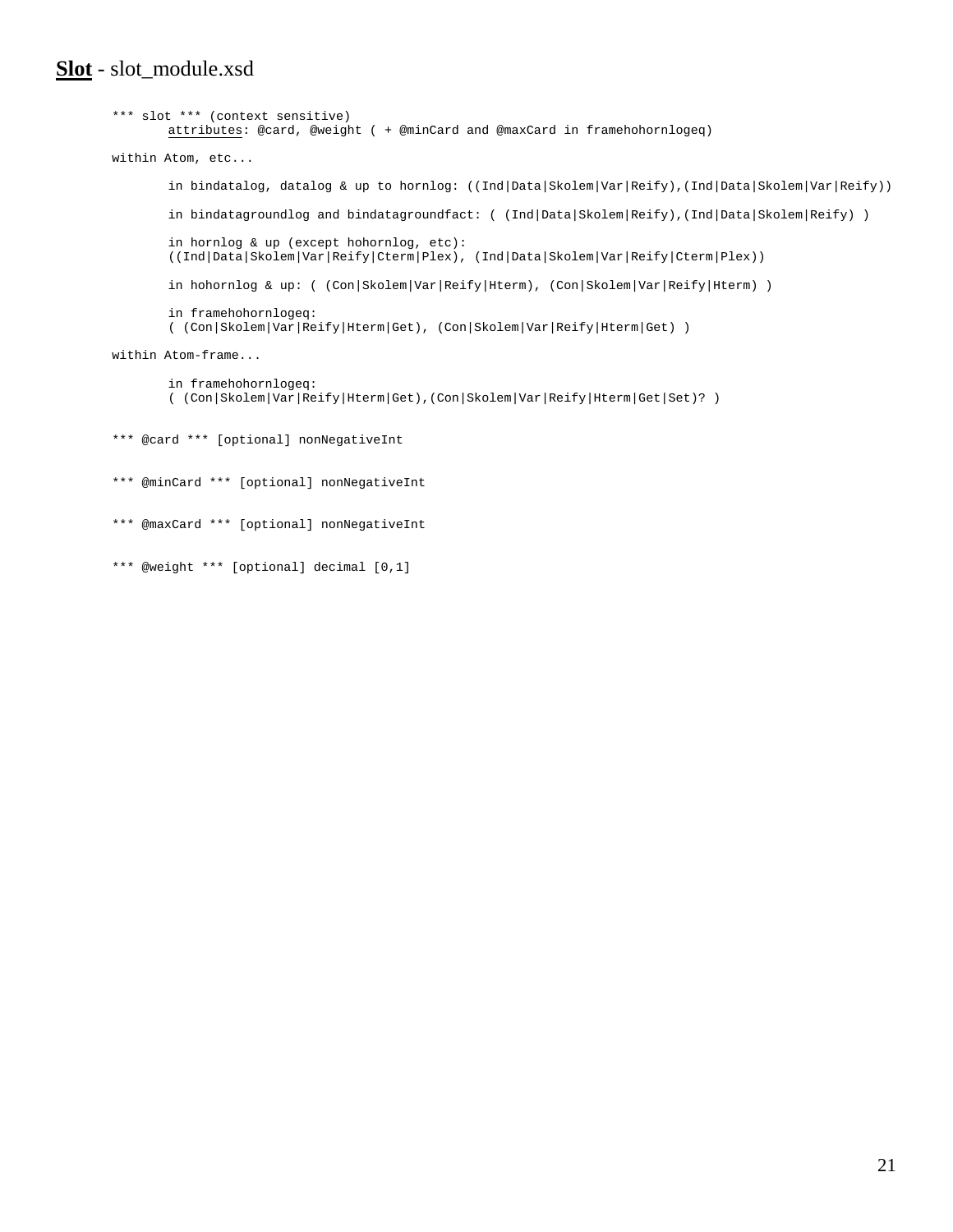#### <span id="page-21-0"></span>**Term** - term\_module.xsd

```
 *** arg *** 
        attributes: @index 
         in bindatalog, datalog & up to hornlog: ( Ind | Data | Skolem | Var | Reify) 
        in bindatagroundlog and bindatagroundfact: (Ind | Data | Skolem | Reify) 
        in hornlog & up (except hohornlog, etc): (Ind | Data | Skolem | Var | Reify | Cterm | Plex) 
        in hohornlog & up: (Con | Skolem | Var | Reify | Hterm) 
 *** Ind *** (context sensitive) 
        in all sublanguages: (#PCDATA) 
 within oid... 
        attributes: @wlab, @type 
 not within oid... 
        attributes: @wref, @type 
 *** Data *** 
         in all sublanguages: (#PCDATA) [optionally datatyped with XSD built-ins] 
 *** Var *** 
        attributes: @type 
         in all sublanguages: (#PCDATA) 
 *** Skolem *** 
        attributes: @type 
         in all sublanguages: (#PCDATA) 
 *** Reify *** 
         in all sublanguages: ( <xs:any>? ) 
 *** @type *** [optional] string 
 *** @index *** [required] positiveInt
```